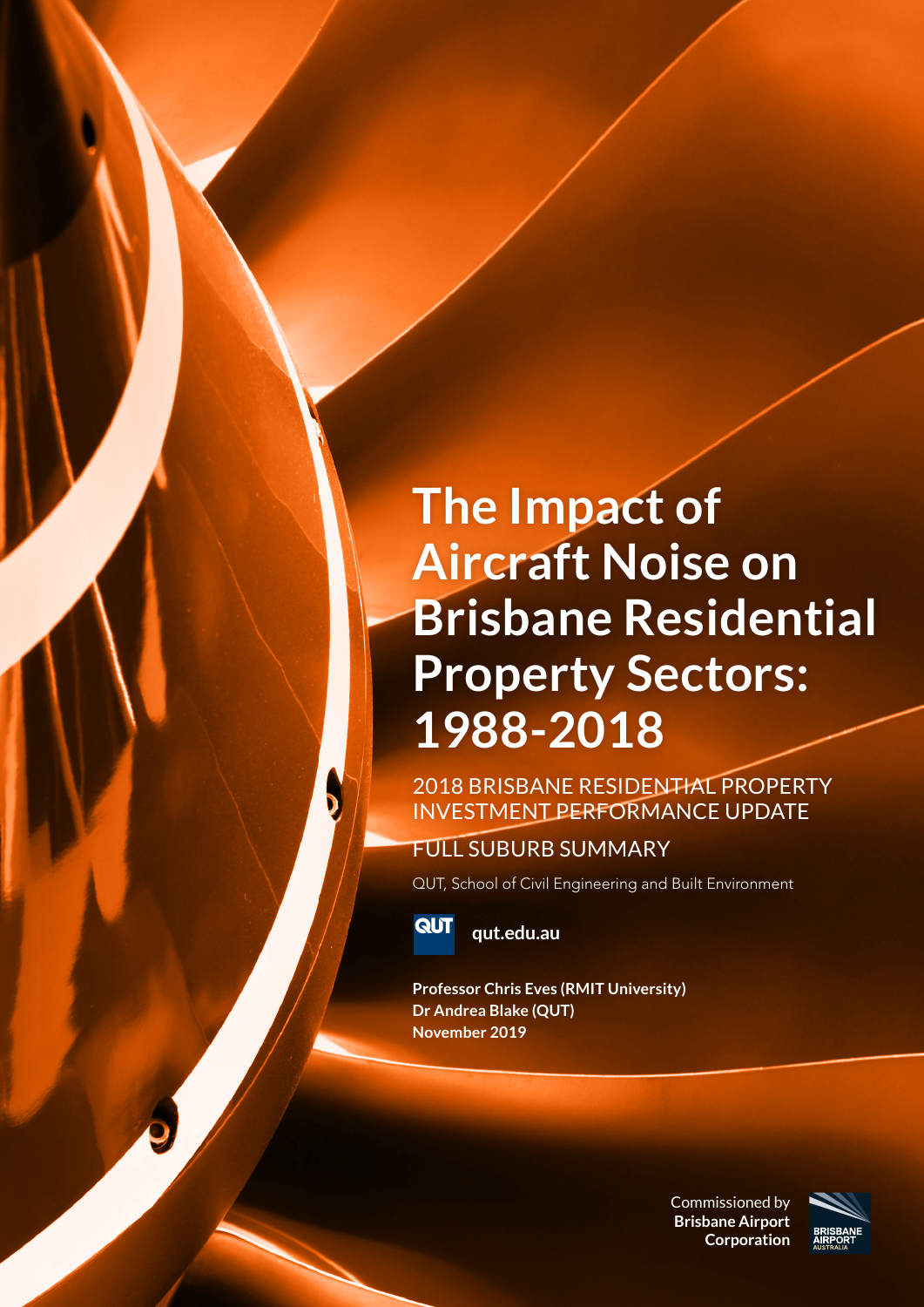## **1.Introduction**

The following tables represent the investment performance of 53 geographically diverse suburbs across Brisbane based on all residential property sales over the period 1988-2018, with the analysis showing the 2018 capital returns as well as the long-term capital returns from 1988- 2018. These 53 suburbs are subject to varying exposures to the flight paths for the existing runway at Brisbane Airport, as well as the revised flight paths when the second runway at Brisbane Airport commences operations.

Suburbs have been grouped based on geographic location in Brisbane, as follows, and are subject to a range of exposure to aircraft noise from the existing and future runway operations at Brisbane Airport:

- » Brisbane northern suburbs
- » Brisbane southern suburbs
- » Brisbane eastern suburbs
- » Brisbane western suburbs
- » Brisbane inner-city suburbs

Each of these groupings contain a range of suburbs based on socio-economic status and current impact from the existing runway flight paths from high exposure, moderate exposure and limited (no) exposure to aircraft noise. With the start of operations on the new runway, several of the suburbs that are currently defined as limited or no exposure will be subject to increased exposure to aircraft noise.

With the addition of the 2018 residential property sales transactions, the investment performance analysis now covers the years 1988 to 2018, a 31-year period. Over these thirty-one years, the Brisbane residential property sector has been subject to periods of housing booms and recessions; therefore, the results reflect an accurate overview of the investment performance of each of the suburbs in the study. The analysis over the period 2016 to 2018 has also covered the period of oversupply of residential units in Brisbane, particularly in the inner-city suburbs of Brisbane.

This summary report now covers a total of 53 Brisbane suburbs and over 40,000 sales transactions. These 53 suburbs represent:

- » 33% of the Brisbane inner-city suburbs
- » 26% of northern Brisbane suburbs
- » 20% of southern Brisbane suburbs
- » 52% of eastern Brisbane suburbs
- » 24% of western Brisbane suburbs

Overall these 53 suburbs represent most of the Brisbane suburbs that are currently exposed to aircraft noise from the existing runway operations and a considerable number of suburbs that will be exposed to aircraft noise when the new runway commences operations.

These groupings allow the investment performance for Brisbane suburbs to be compared on both a geographic and socio-economic basis.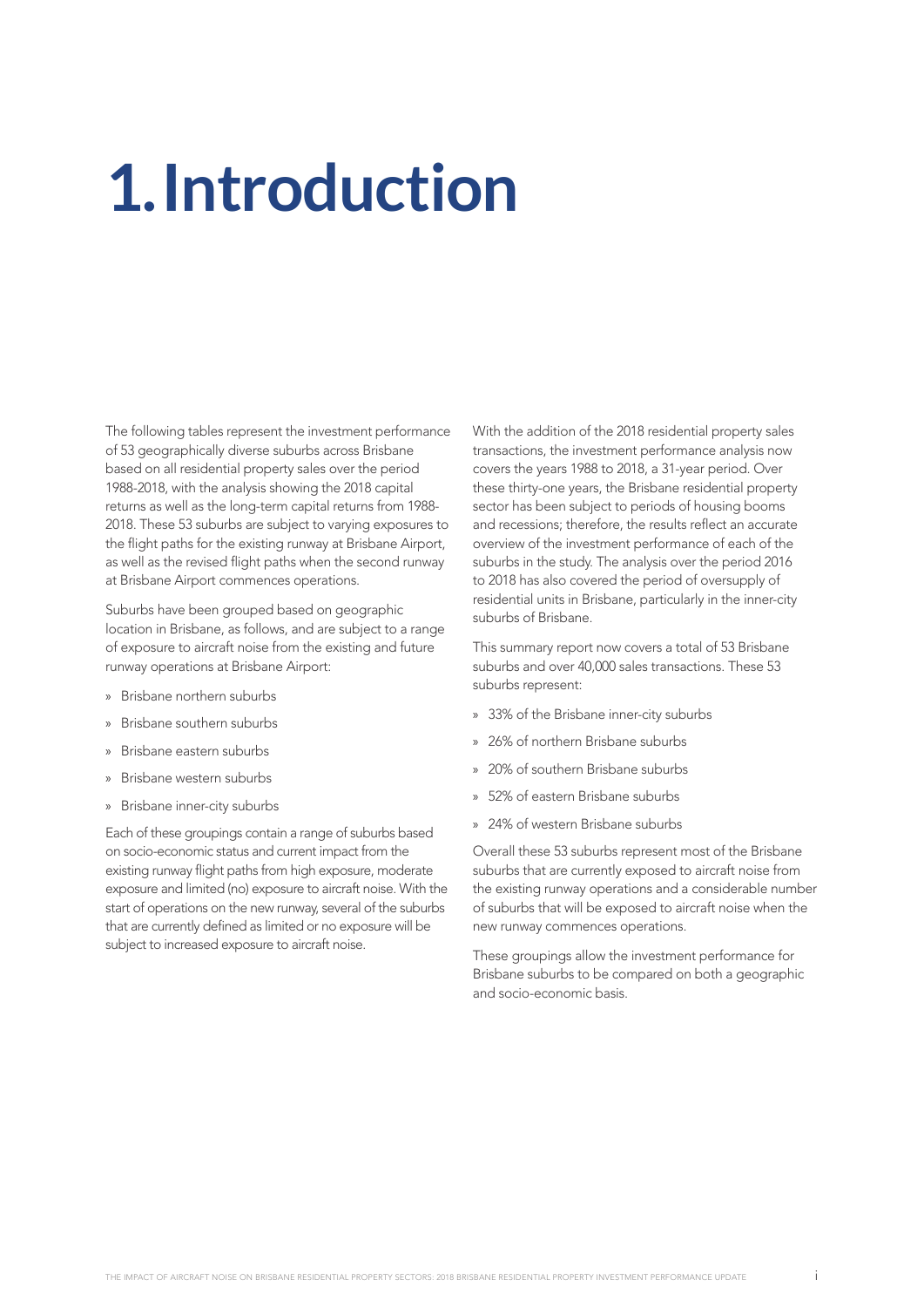In addition to the investment performance analysis based on suburb exposure to aircraft noise, the update also compares the investment performance for individual suburbs located under the current existing and future flight paths, suburbs that will be subject to future flight paths when the existing and new runway operations commence in tandem and suburbs that are currently not affected by aircraft noise and will remain so when the new runway opens.

In total 53 suburbs of Brisbane have now been analysed to determine their average annual capital returns and investment performance based on median and average house prices. An alphabetical listing of these suburbs and their investment performance is also included as appendices 1 and 2 of the report.

In all cases, the analysis is based on both the annual median house price and the annual average house price for each of the suburbs analysed. The investment performance analysis comprises:

- » 2018 capital return (median house price)
- » 2018 capital return (average house price)
- » 1988-2018 capital return (median house price)
- » 1988-2018 capital return (average house price)
- » 2018 capital return (inner-city unit median price)
- » Average annual volatility (median and average house and unit price)
- » Risk/Return ratio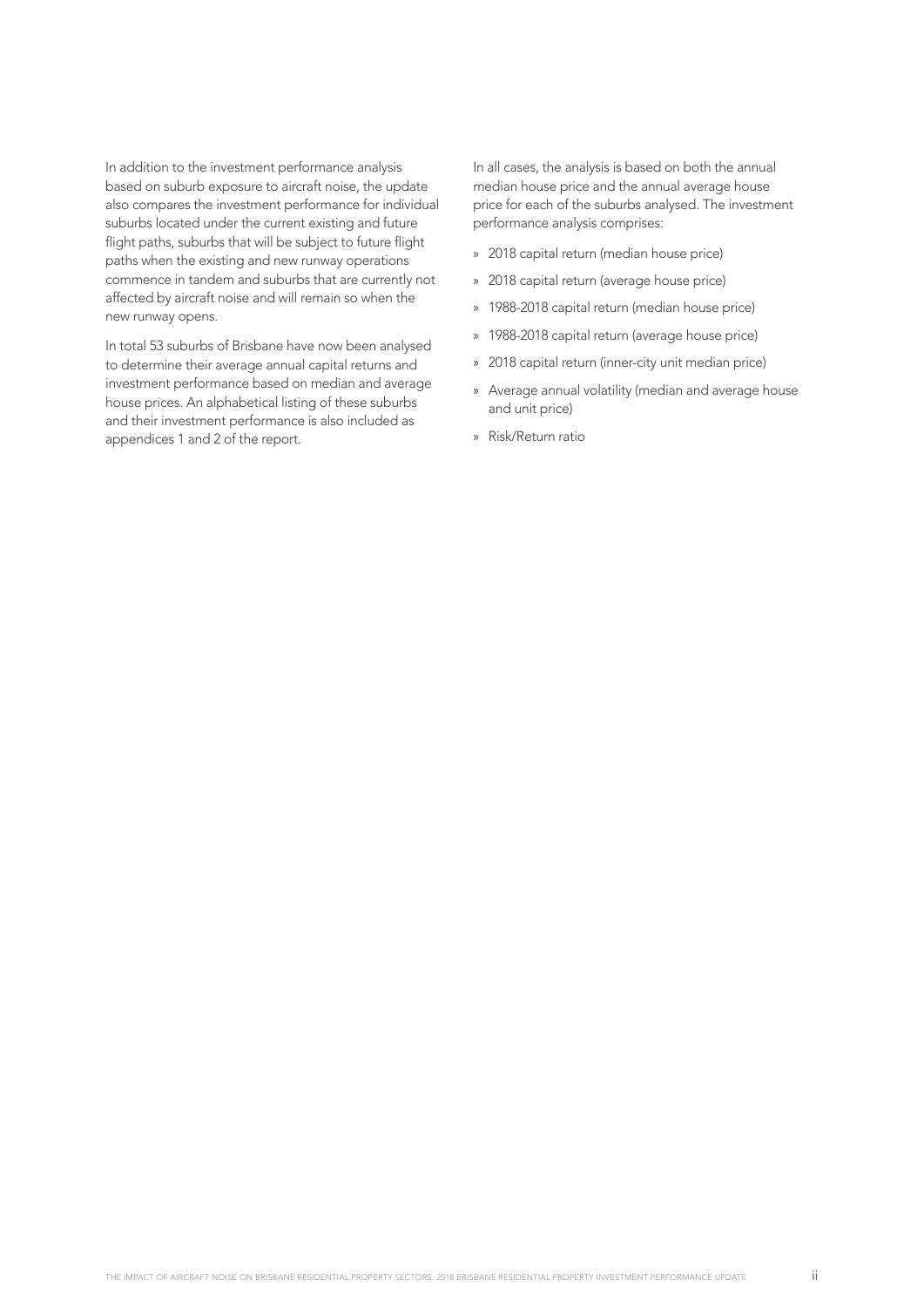## **2. Major Findings 2018**

The most significant result from the 2018 data is the considerable variation in property investment performance in 2018. A number of the better performing suburbs in 2017 showed a reversal in returns in 2018, with the poorer performing suburbs in 2017 being the better performing suburbs in 2018. As was the case in 2017, the median and average house investment return for the full Brisbane region has been higher than the investment return for a range of suburbs across the study area. In 2018, the capital return for all of the inner-city suburbs showed a return less than the Brisbane median house price return of 2.34%, this is now the second time in the study period that this has occurred. A similar result also occurred across the other geographic locations in the study. For the study suburbs in the western location, 60% recorded 2018 capital returns less than the Brisbane average, an improvement on the 2017 result of 80%. For the other locations 80% of the southern suburbs recorded returns less than the Brisbane median capital return, northern suburbs 61% and eastern suburbs 85%. Again, this has been due to the very high returns for suburbs in the outer, lower socio-economic suburbs of Brisbane compared to the majority of middle to high inner and middle ring suburbs.

2017 also saw a continuing decline in the investment performance of units and apartments across Brisbane. The oversupply of inner-city apartments has again resulted in negative returns for the majority of suburbs in 2018.

Suburbs recording the highest capital growth in 2018 were Dutton Park (19.33%), Nudgee Beach (16.67%), Graceville (12.79%), Norman Park (12.75%), Kenmore (8.76%), Toowong (7.80%), Gordon Park (7.59%), Bardon (7.26%) and Tingalpa (5.66%).

These 2018 results continue to support the previous analysis for 1988-2017, that exposure to aircraft noise is not the only factor that influences buyer choice and subsequent impacts on the investment return for residential property in Brisbane. Even when analysing on an annual basis, suburbs subject to aircraft noise can still outperform suburbs with minimal or no aircraft noise affect due to overriding value factors such as quality of services and recreation facilities, proximity to the CBD and good transportation.

The full 31-year analysis also confirms that the suburbs under the existing runway flight paths and within the inner-city and middle ring locations of Brisbane are still showing higher average annual capital returns compared to other less well-located suburbs of Brisbane. This is still evidenced by the 31-year average annual returns for Brisbane suburbs under existing flight paths showing average annual returns over 31 years in excess of 8% per annum, well above the Brisbane average of 6.79%. If aircraft noise was the main driver of values in these suburbs it would be expected that the average annual returns would be lower than the Brisbane median house price average capital return.

The base data for the years 1988 to 2013 can be found in the full QUT/BAC report released in 2013, with the 2014, 2015, 2016 and 2017 data update available in separate reports.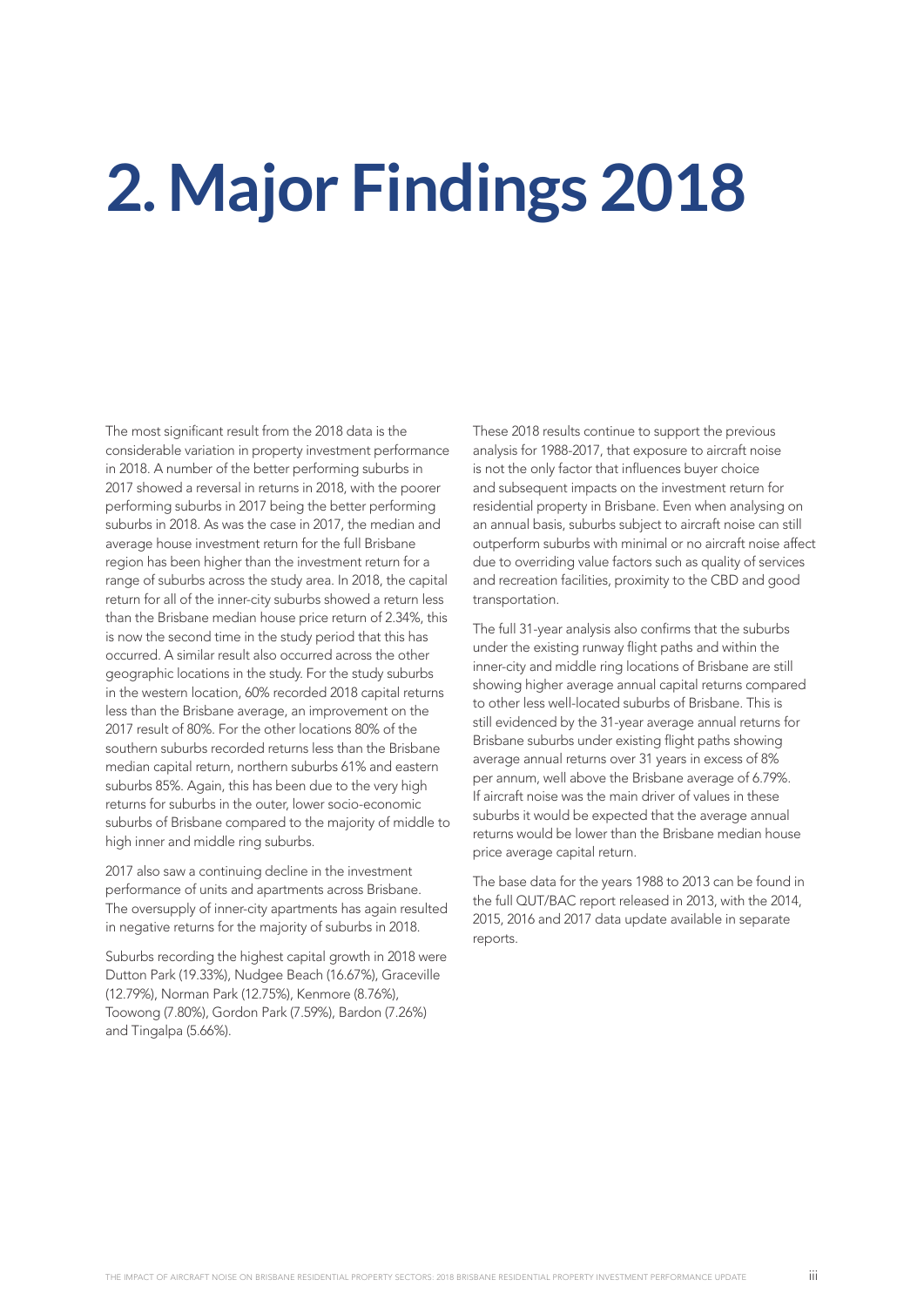### **3.Individual Suburb Performance** Median and Average House Prices 1988-2018

This suburb comparison has been initially broken down on the basis of geographic location in Brisbane. The classifications are:

- » Inner-city suburbs
- » Northern suburbs
- » Southern suburbs
- » Eastern suburbs and
- » Western suburbs.

For each of these suburbs the investment performance is recorded in respect to the capital return for 2018, based on the change in median and average house prices from 2016 to 2018, as well as the long-term investment performance of houses in these suburbs over the period from 1988 to 2018. In addition to the capital returns, the volatility and risk return ratios for these suburbs are analysed.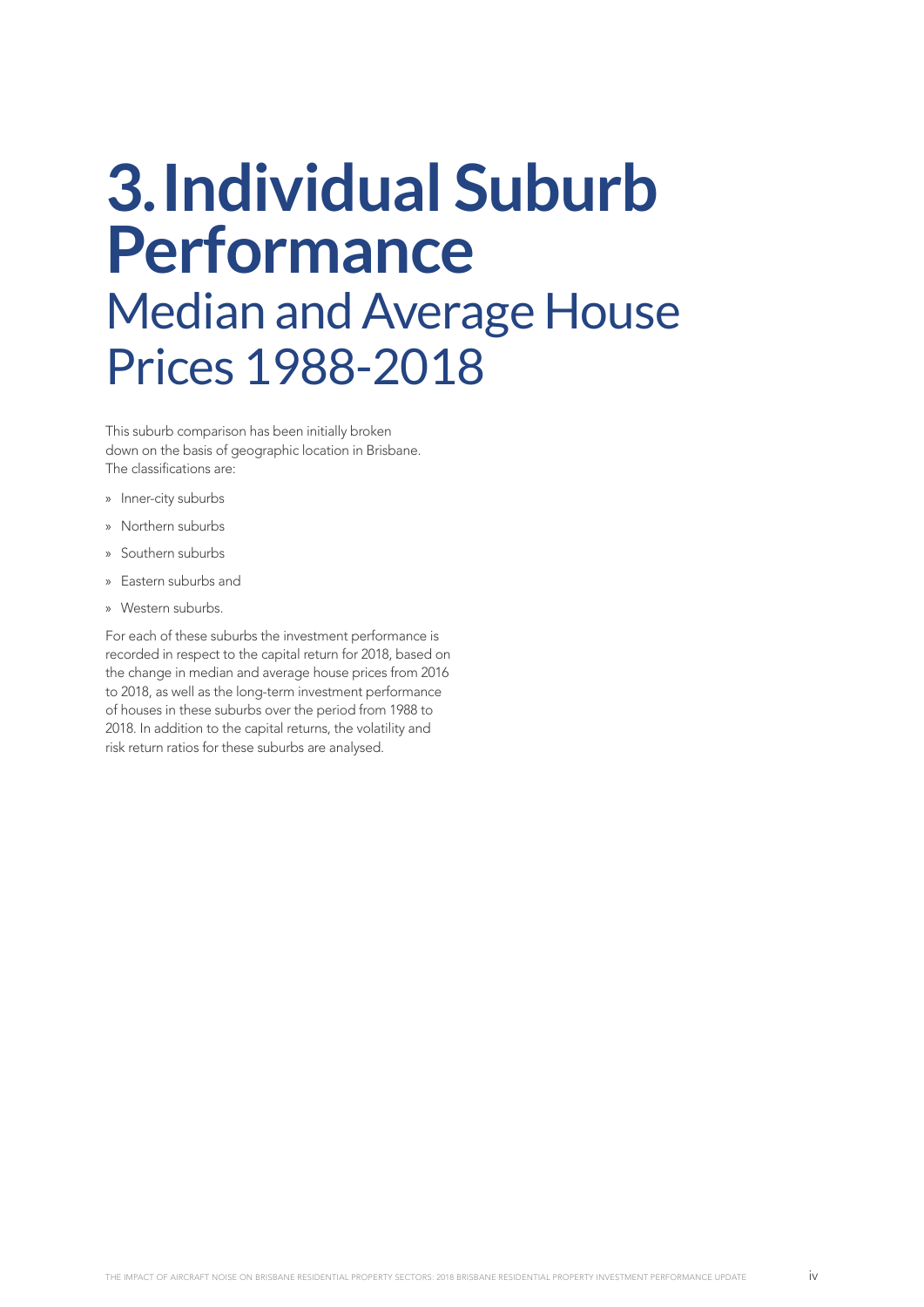### **4.Individual Suburb Performance:**  Inner-City

#### Table 1: Inner-City Houses: Median Price 1988-2018

| Suburb           | 2018 Capital<br>Return (%) | <b>Average Annual</b><br><b>Capital Return</b><br>(%)1988-2018 | <b>Average Annual</b><br>Volatility (%) | <b>Risk Return Ratio</b> |
|------------------|----------------------------|----------------------------------------------------------------|-----------------------------------------|--------------------------|
| East Brisbane    | 2.17                       | 9.22                                                           | 14.06                                   | 1.52                     |
| Highgate Hill    | $-0.97$                    | 8.43                                                           | 12.98                                   | 1.47                     |
| Kangaroo Point   | $-17.45$                   | 10.26                                                          | 24.58                                   | 2.40                     |
| New Farm         | $-1.94$                    | 11.28                                                          | 14.09                                   | 1.30                     |
| Teneriffe        | $-28.07$                   | 13.49                                                          | 26.09                                   | 1.93                     |
| Woolloongabba    | -7.68                      | 8.84                                                           | 12.66                                   | 1.43                     |
| Greater Brisbane | 2.34                       | 6.79                                                           | 7.92                                    | 1.17                     |

2018 saw a significant change in median house prices for the inner-city suburbs of Brisbane. Table 1 shows that during 2018, only East Brisbane had a positive capital return of 2.17% based on median house prices, with all the other inner-city suburbs in the study showing a decrease in median house prices over 2018. These falls in median house prices ranged from -0.97% for Highgate Hill to -28.07% for Teneriffe. These 2018 results followed some very significant capital returns in 2017 for these suburbs, particularly Kangaroo Point and Teneriffe that had capital returns in excess of 30% in 2017. The -0.97% return for Highgate Hill was a significant improvement in 2018 compared to the -18.84% decrease in 2017. Again, the small number of house sales per annum in these inner-city suburbs, that are predominately unit based, can result in significant annual house price variations. However, the longer-term investment performance provides a more accurate measure of the average annual capital returns for houses in these suburbs. All of these suburbs had significant decreases in the capital return for houses based on average prices in 2018. These decreases in capital

returns ranged from -1.9% for Highgate Hill to -32.91% for Teneriffe. These average and median house price falls in 2018 are based on a greater number of lower priced houses being sold in these locations and not the higher value properties that dominated these markets in 2017. For the second successive year these inner-city suburbs have shown a capital return less than the median Brisbane house price return of 2.34%.

Tables 1 and 2 also show that the longer-term investment performance of houses in these inner-city suburbs of Brisbane has been well above the Brisbane median house price return for the period 1988-2018 of 6.79%. Across all these suburbs the average annual capital return over the 31 years continues to be slightly higher than the returns based on median house prices (refer to Table 2).

Despite the relatively higher levels of risk, the higher returns for these suburbs off set the volatility to show similar risk return ratios compared to outer Brisbane suburbs with lower returns and less risk.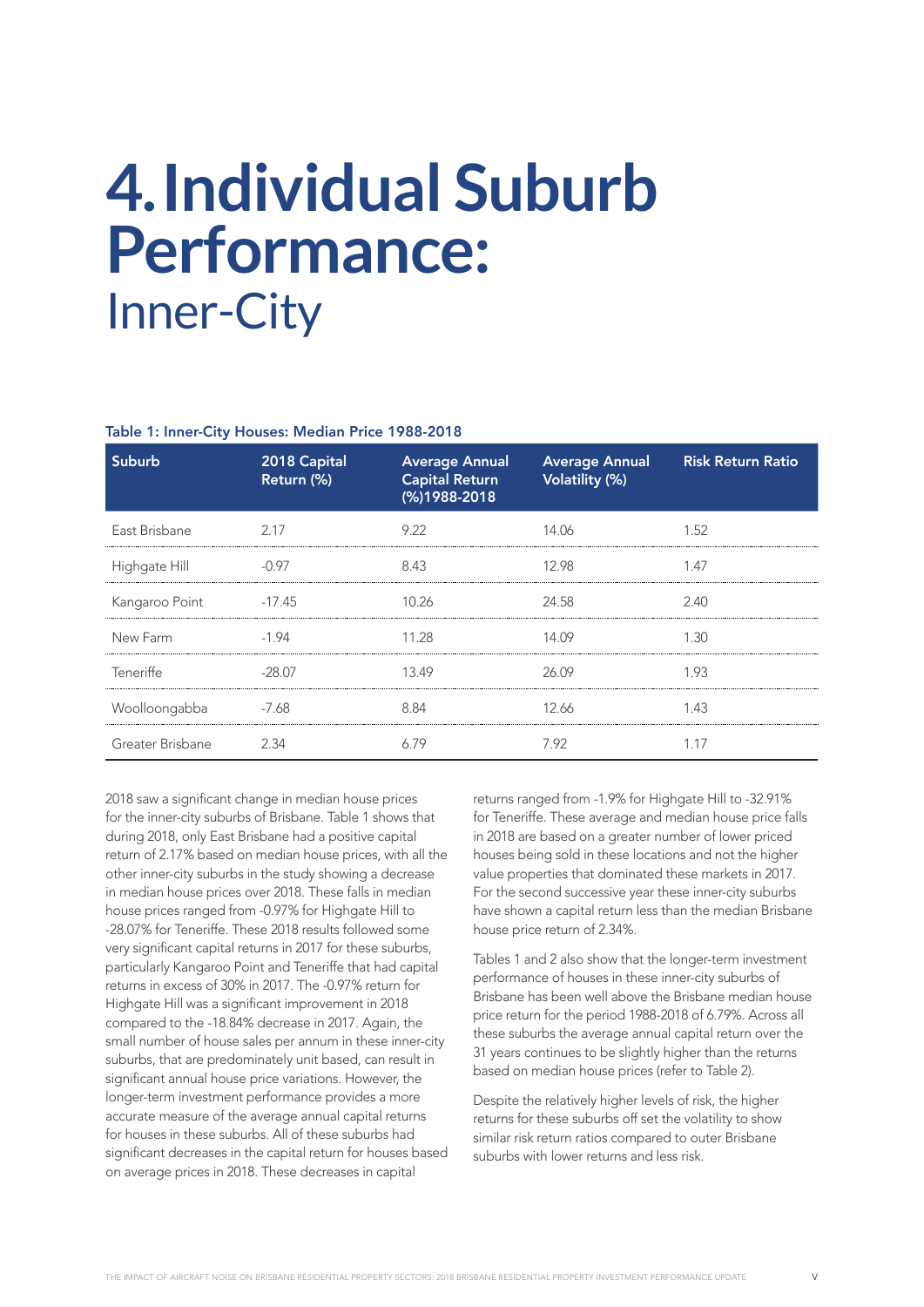| Suburb         | 2018 Capital<br>Return (%) | <b>Average Annual</b><br><b>Capital Return</b><br>(%)1988-2018 | <b>Average Annual</b><br>Volatility (%) | <b>Risk Return Ratio</b> |
|----------------|----------------------------|----------------------------------------------------------------|-----------------------------------------|--------------------------|
| East Brisbane  | $-3.36$                    | 10.25                                                          | 17.93                                   | 1.75                     |
| Highgate Hill  | -1.39                      | 886                                                            | 16.92                                   | 1 91                     |
| Kangaroo Point | $-24.31$                   | 1194                                                           | 39.45                                   | 3.30                     |
| New Farm       |                            | 11.54                                                          | 14 79                                   | 1 28                     |
| Teneriffe      | $-3291$                    | 14.17                                                          | 32.60                                   | 2.30                     |
| Woolloongabba  | -11.89                     |                                                                |                                         |                          |

### Table 2: Inner-City Houses: Average Price 1988-2018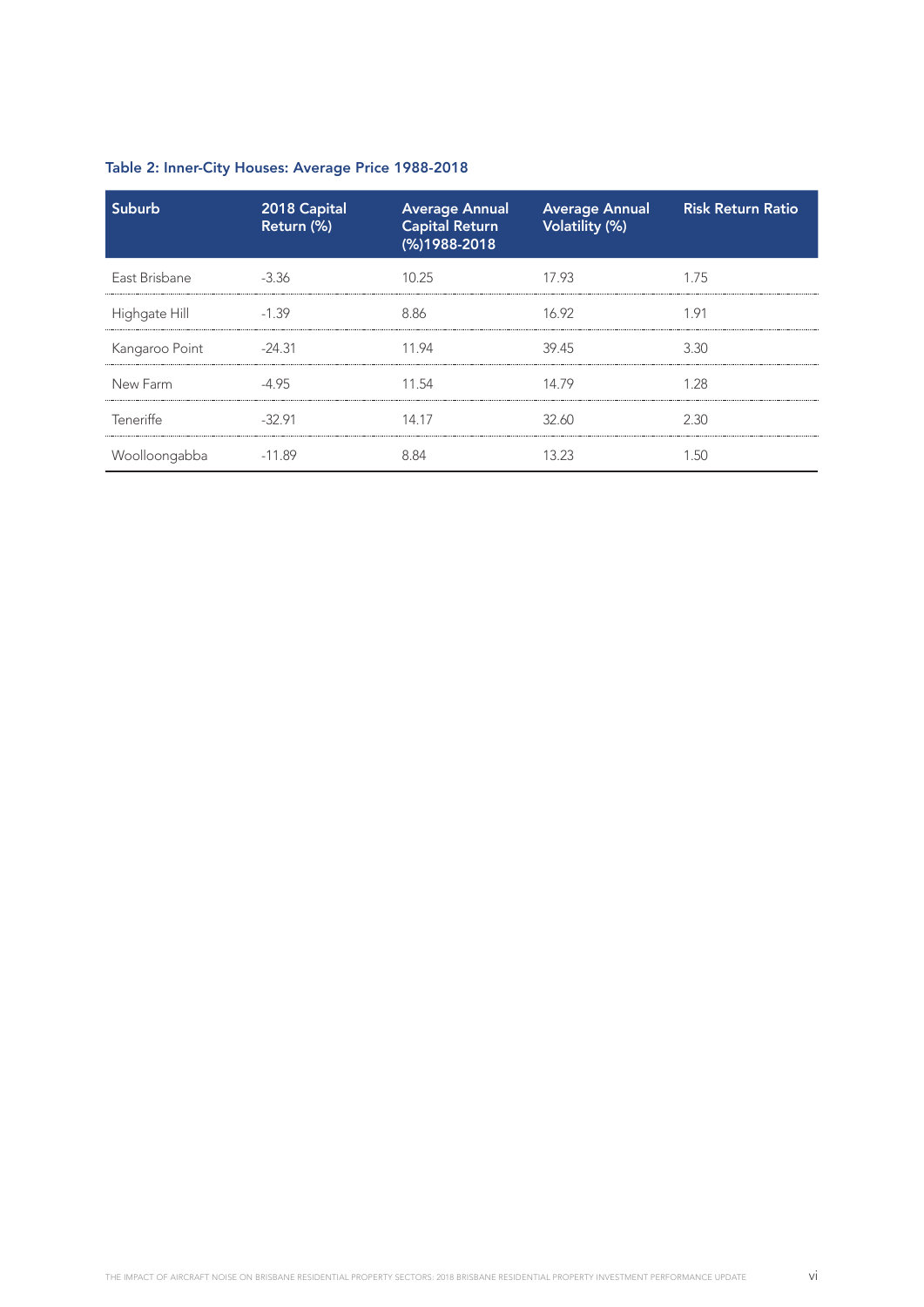### **5.Individual Suburb Performance:**  Northern Suburbs

#### Table 3: Northern Brisbane Suburbs: Median Price 1988-2018

| Suburb           | 2018 Capital<br>Return (%) | <b>Average Annual</b><br><b>Capital Return</b><br>(%)1988-2018 | <b>Average Annual</b><br><b>Volatility (%)</b> | <b>Risk Return Ratio</b> |
|------------------|----------------------------|----------------------------------------------------------------|------------------------------------------------|--------------------------|
| Albion           | 1.32                       | 9.65                                                           | 19.52                                          | 2.02                     |
| Ascot            | 4.33                       | 9.19                                                           | 15.60                                          | 1.70                     |
| Chermside West   | 1.91                       | 6.12                                                           | 10.48                                          | 1.80                     |
| Clayfield        | 4.75                       | 8.51                                                           | 12.19                                          | 1.43                     |
| Gordon Park      | 7.59                       | 8.96                                                           | 10.31                                          | 1.15                     |
| Hamilton         | 0.00                       | 10.37                                                          | 21.57                                          | 2.08                     |
| Mitchelton       | 2.66                       | 8.04                                                           | 9.47                                           | 1.18                     |
| Northgate        | $-0.57$                    | 8.57                                                           | 11.94                                          | 1.39                     |
| Nudgee Beach     | 16.67                      | 15.99                                                          | 45.52                                          | 2.60                     |
| Pinkenba         | 1.37                       | 9.58                                                           | 26.04                                          | 2.72                     |
| Stafford         | 0.00                       | 7.83                                                           | 10.62                                          | 1.36                     |
| Virginia         | $-6.00$                    | 8.05                                                           | 11.26                                          | 1.40                     |
| Wooloowin        | $-5.68$                    | 8.61                                                           | 14.46                                          | 1.68                     |
| Greater Brisbane | 2.34                       | 6.79                                                           | 7.92                                           | 1.17                     |

Tables 3 and 4 show the capital returns and investment performance for a range of suburbs located in areas north of the Brisbane CBD.

In 2018 the capital growth across these 13 northern Brisbane suburbs has been very varied ranging from a low of -6.00% for Virginia to a high of 16.67% for Nudgee Beach. Unlike the inner-city suburbs, the northern suburbs predominately showed positive capital gains in 2018. These tables show that the northern suburbs closer to the Brisbane CBD tended to have the negative and lower capital returns based on median house prices, compared to the middle value, middle ring suburbs north of Brisbane CBD (Gordon Park 7.59%). Only Ascot, Clayfield, Gordon Park, Mitchelton and Nudgee Beach showed a median house price capital gain in 2018 greater than the Brisbane median house price return.

THE IMPACT OF AIRCRAFT NOISE ON BRISBANE RESIDENTIAL PROPERTY SECTORS: 2018 BRISBANE RESIDENTIAL PROPERTY INVESTMENT PERFORMANCE UPDATE vii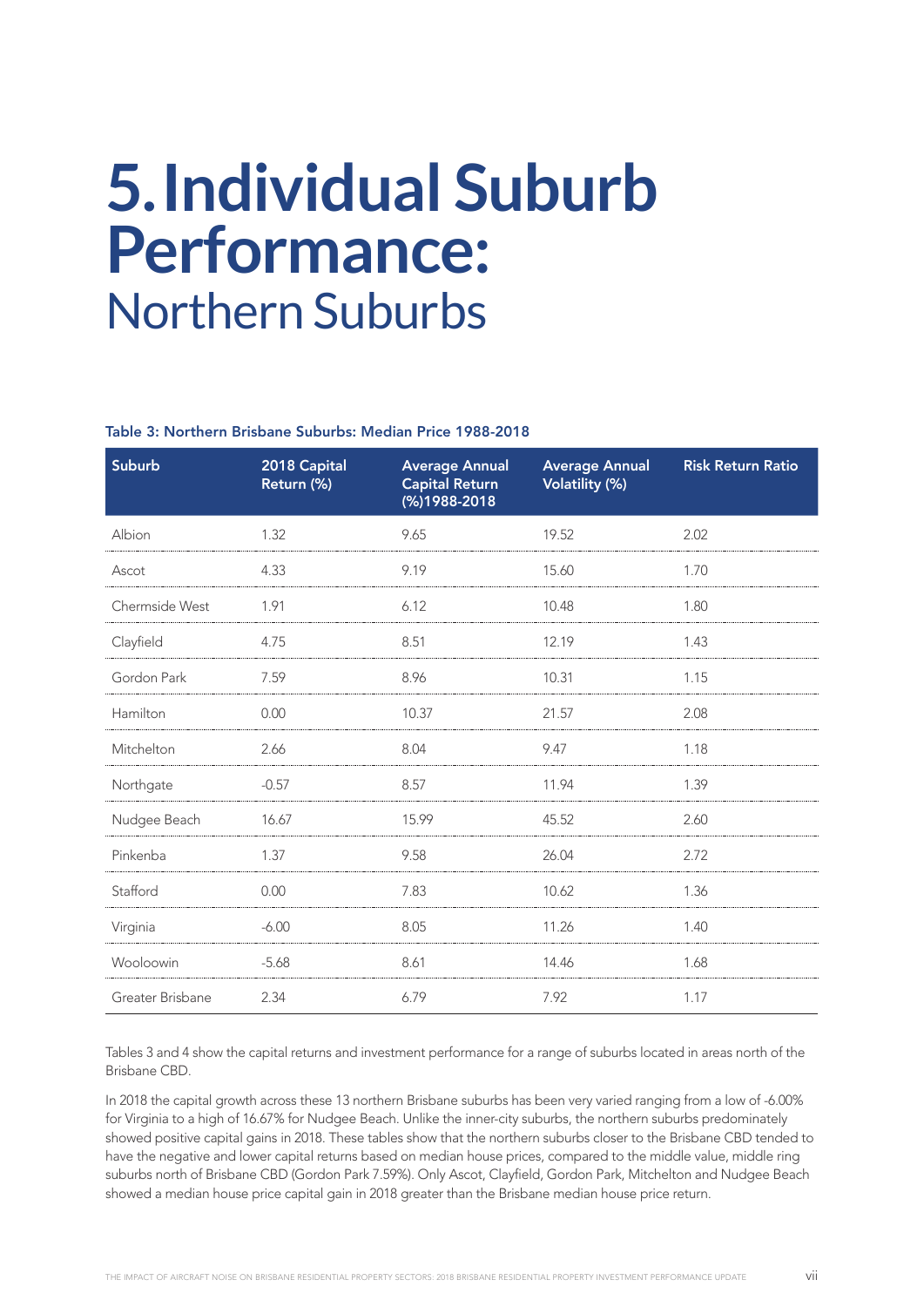Despite the lower capital returns in 2018, all these northern suburbs (apart from Chermside West 6.12%) have achieved long term average annual capital returns greater than the Brisbane average of 6.79%.

When the 2018 capital return for the northern suburbs is based on average house prices, there is a noticeable difference in the returns compared to the median house price analysis. Based on median house prices three suburbs had negative capital returns in 2018 (Northgate, Virginia and Wooloowin). However, based on median house prices Albion, Ascot, Northgate, Pinkenba, Stafford, Virginia and Wooloowin had negative capital growth in 2018.

| <b>Suburb</b>  | 2018 Capital<br>Return (%) | <b>Average Annual</b><br><b>Capital Return</b><br>(%)1988-2018 | <b>Average Annual</b><br><b>Volatility (%)</b> | <b>Risk Return Ratio</b> |
|----------------|----------------------------|----------------------------------------------------------------|------------------------------------------------|--------------------------|
| Albion         | $-0.36$                    | 9.39                                                           | 17.59                                          | 1.87                     |
| Ascot          | $-11.62$                   | 8.16                                                           | 12.87                                          | 1.58                     |
| Chermside West | 1.17                       | 6.16                                                           | 10.36                                          | 1.68                     |
| Clayfield      | 0.40                       | 8.04                                                           | 12.75                                          | 1.59                     |
| Gordon Park    | 6.45                       | 8.91                                                           | 9.29                                           | 1.04                     |
| Hamilton       | 6.90                       | 9.35                                                           | 17.40                                          | 1.86                     |
| Mitchelton     | 2.53                       | 8.38                                                           | 10.92                                          | 1.30                     |
| Northgate      | $-8.10$                    | 8.47                                                           | 12.34                                          | 1.41                     |
| Nudgee Beach   | 6.81                       | 15.39                                                          | 35.81                                          | 2.33                     |
| Pinkenba       | $-6.86$                    | 14.91                                                          | 46.53                                          | 3.12                     |
| Stafford       | $-0.77$                    | 8.03                                                           | 11.00                                          | 1.37                     |
| Virginia       | $-7.58$                    | 7.94                                                           | 10.91                                          | 1.37                     |
| Wooloowin      | $-8.15$                    | 8.36                                                           | 13.22                                          | 1.58                     |

The most significant variation from median to average house prices was Ascot (4.33% median house price and -11.62% average house price). This confirms that in Ascot in 2017 the majority of house sales were in the higher price brackets and the majority of sales in 2018 more at the lower price range in Ascot.

The northern suburbs closer to the Brisbane CBD still maintain long term average annual capital returns greater than the middle and outer ring suburbs of Brisbane

(Albion 9.39% and Hamilton 9.35%). The very high average annual returns for Nudgee Beach and Pinkenba are also reflected in the high volatility of 35.81% and 46.53% respectively, due to the relatively small number of actual properties and sales transactions that take place annually in these suburbs. Based on both median and average house prices the best performing northern suburb on a risk/return basis is Gordon Park.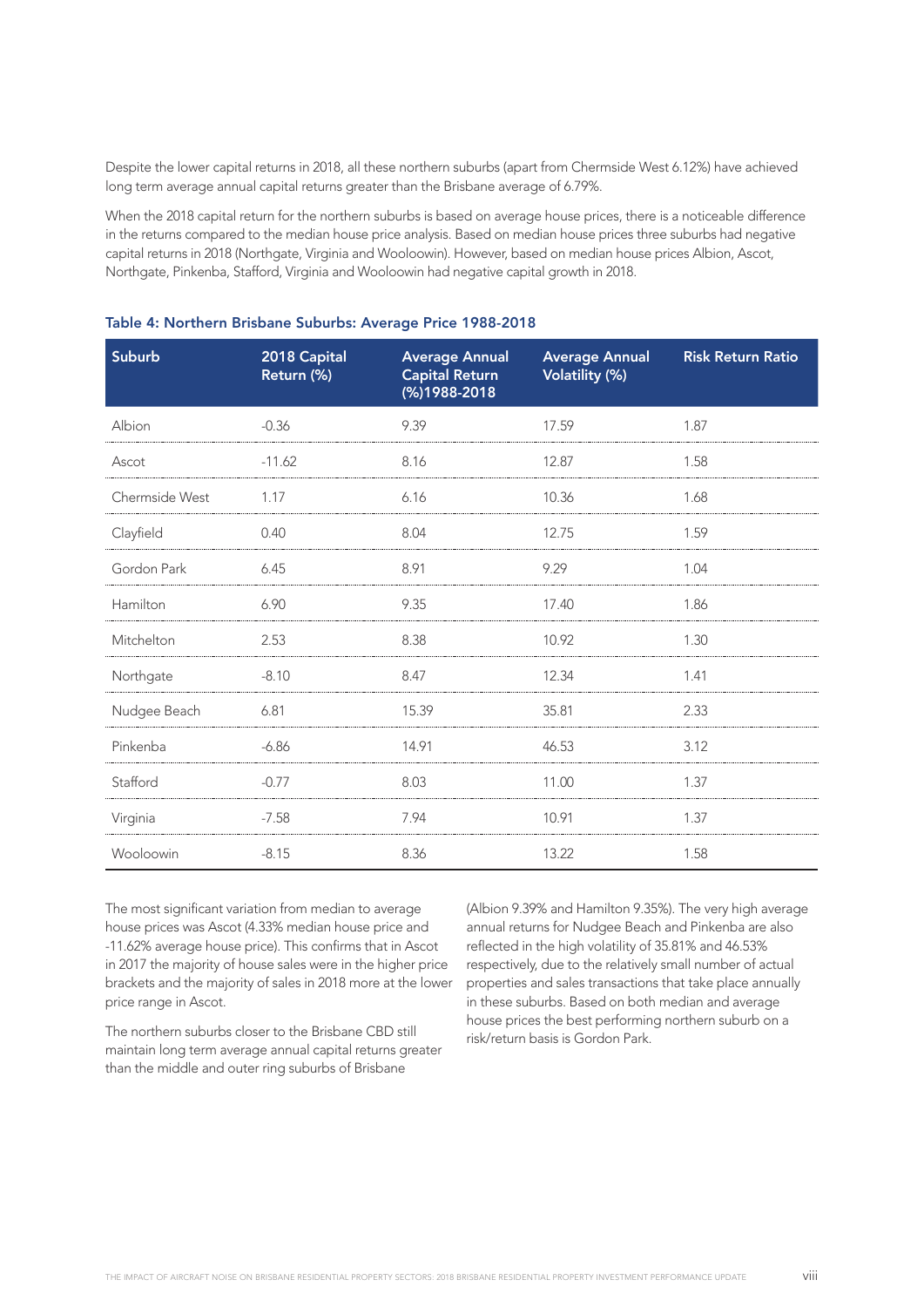### **6.Individual Suburb Performance:**  Southern Suburbs

Table 5 shows the 10 suburbs classified as southern Brisbane suburbs in the study. All these suburbs are currently located under or adjacent to the current Brisbane Airport runway and southern flight paths.

| <b>Suburb</b>     | 2018 Capital<br>Return (%) | <b>Average Annual</b><br><b>Capital Return</b><br>(%)1988-2018 | <b>Average Annual</b><br>Volatility (%) | <b>Risk Return Ratio</b> |
|-------------------|----------------------------|----------------------------------------------------------------|-----------------------------------------|--------------------------|
| Annerley          | $-1.52$                    | 7.84                                                           | 9.90                                    | 1.26                     |
| Dutton Park       | 19.33                      | 9.31                                                           | 13.06                                   | 1.40                     |
| Fairfield         | 0.86                       | 8.28                                                           | 11.03                                   | 1.33                     |
| Forest Lake       | 4.42                       | 4.56                                                           | 12.97                                   | 2.84                     |
| Holland Park West | $-0.86$                    | 7.73                                                           | 10.14                                   | 1.31                     |
| Mansfield         | 0.00                       | 7.04                                                           | 9.42                                    | 1.34                     |
| Moorooka          | 0.16                       | 7.77                                                           | 9.37                                    | 1.21                     |
| Mt Gravatt East   | $-0.76$                    | 7.73                                                           | 9.18                                    | 1.19                     |
| Rocklea           | $-4.13$                    | 7.89                                                           | 14.06                                   | 1.78                     |
| Tarragindi        | 1.03                       | 8.31                                                           | 9.77                                    | 1.17                     |
| Greater Brisbane  | 2.34                       | 6.79                                                           | 7.92                                    | 1.17                     |

#### Table 5: Southern Brisbane Suburbs: Median Price 1988-2018

The 2018 capital return for these suburbs based on median house prices there has been a similar result in 2018 to the inner-city suburbs, with capital returns for these suburbs being generally lower in 2018 compared to 2017. In 2017 Dutton Park and Forest Lake were the only southern suburbs recording no or negative capital growth. In 2018 these suburbs actually recorded positive capital growth of 19.33% and 4.42% respectively (Refer to Table 5). All the other southern suburbs in the study recorded

positive capital gains in 2017 ranging from 11.99% for Mount Gravatt East and 0.72% for Holland Park West. However, Table 5 shows that the capital returns for these suburbs in 2018 were lower than 2017, with seven of the suburbs recording minimal or negative capital growth in 2018 based on median house prices. Rocklea recorded a negative growth of -4.13%, with the other negative growth southern suburbs ranging from 0.00% for Mansfield and -1.52% for Annerley.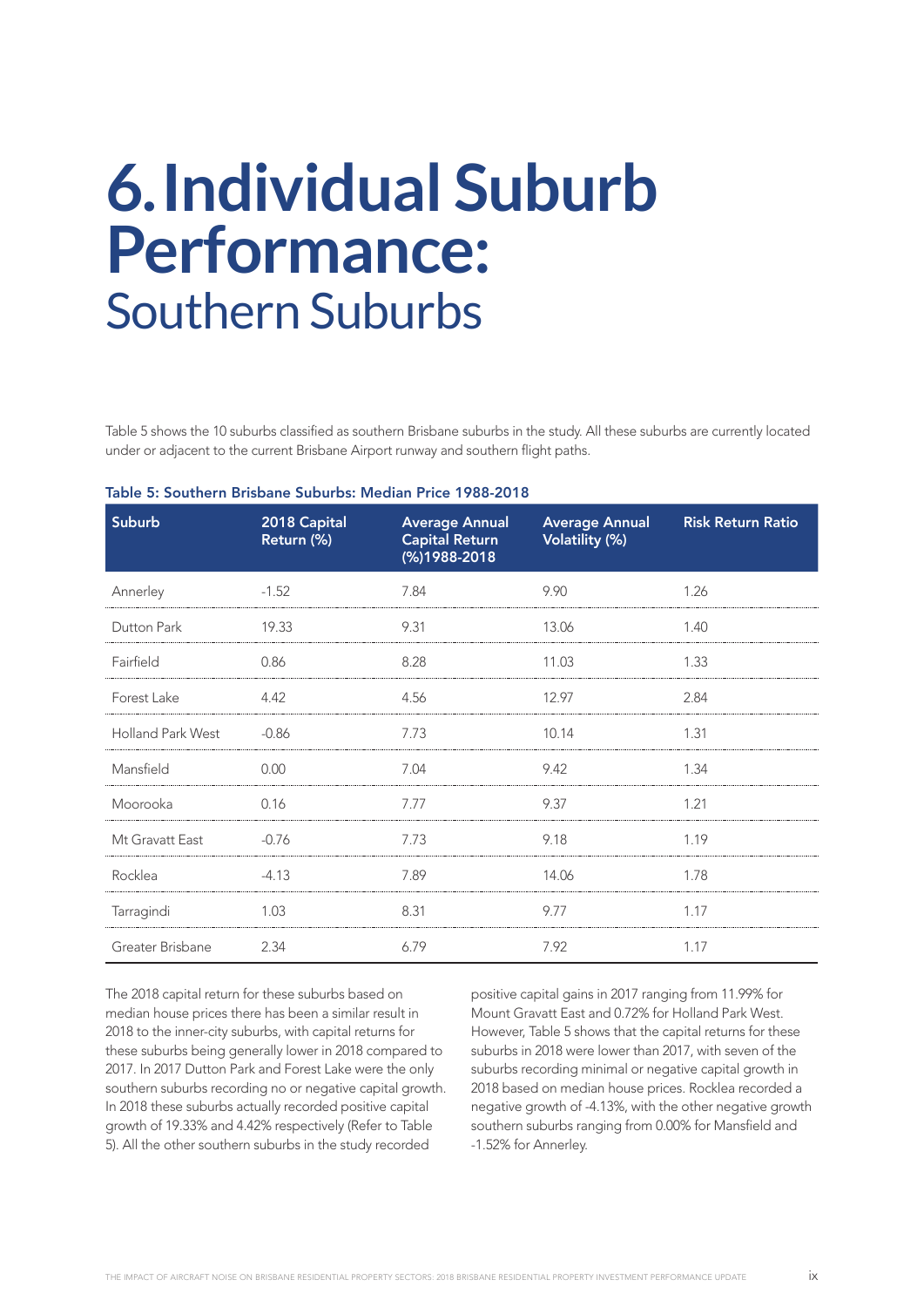| Suburb                   | 2018 Capital<br>Return (%) | <b>Average Annual</b><br><b>Capital Return</b><br>(%)1988-2018 | <b>Average Annual</b><br><b>Volatility (%)</b> | <b>Risk Return Ratio</b> |
|--------------------------|----------------------------|----------------------------------------------------------------|------------------------------------------------|--------------------------|
| Annerley                 | 2.51                       | 8.28                                                           | 12.16                                          | 1.47                     |
| Dutton Park              | 20.17                      | 10.22                                                          | 22.12                                          | 2.16                     |
| Fairfield                | $-13.29$                   | 7.92                                                           | 14.17                                          | 1.79                     |
| Forest Lake              | 4.21                       | 4.59                                                           | 12.40                                          | 2.70                     |
| <b>Holland Park West</b> | $-2.71$                    | 7.60                                                           | 10.16                                          | 1.34                     |
| Mansfield                | 1.19                       | 7.34                                                           | 11.30                                          | 1.54                     |
| Moorooka                 | 0.00                       | 7.81                                                           | 10.75                                          | 1.38                     |
| Mt Gravatt East          | $-0.29$                    | 7.62                                                           | 9.83                                           | 1.29                     |
| Rocklea                  | 3.77                       | 8.85                                                           | 18.37                                          | 2.08                     |
| Tarragindi               | 3.33                       | 8.39                                                           | 9.97                                           | 1.19                     |

Table 6: Southern Brisbane Suburbs: Average Price 1988-2018

When the investment performance of these southern suburbs is based on average house prices the results for a number of the southern suburbs is different to the median house price analysis. Table 6 shows that the best performing suburb in 2018 was Dutton Park with a 2018 capital return of 20.17%, again this increase is based on a relatively small number of house transactions. Fairfield (-13.29%), Holland Park West (-2.71%) and Mt Gravatt East (-0.29%) recorded negative returns in 2018 based on average house prices.

The only suburb that continues to record lower capital returns, less than the Brisbane median house price returns, is Forest Lake which is also the only outer ring suburb in this suburb grouping. All of the other southern suburbs, particularly those close to the Brisbane CBD, such as Annerley, Dutton Park and Fairfield, have higher average annual capital returns for the period 1988-2018, compared to the Brisbane median house price growth.

On a risk return basis, the better performing suburbs in this grouping are Tarragindi, Mt Gravatt East and Moorooka. Forest Lake has one of the lowest capital returns and high level of volatility resulting in a high risk/return ratio of 2.70.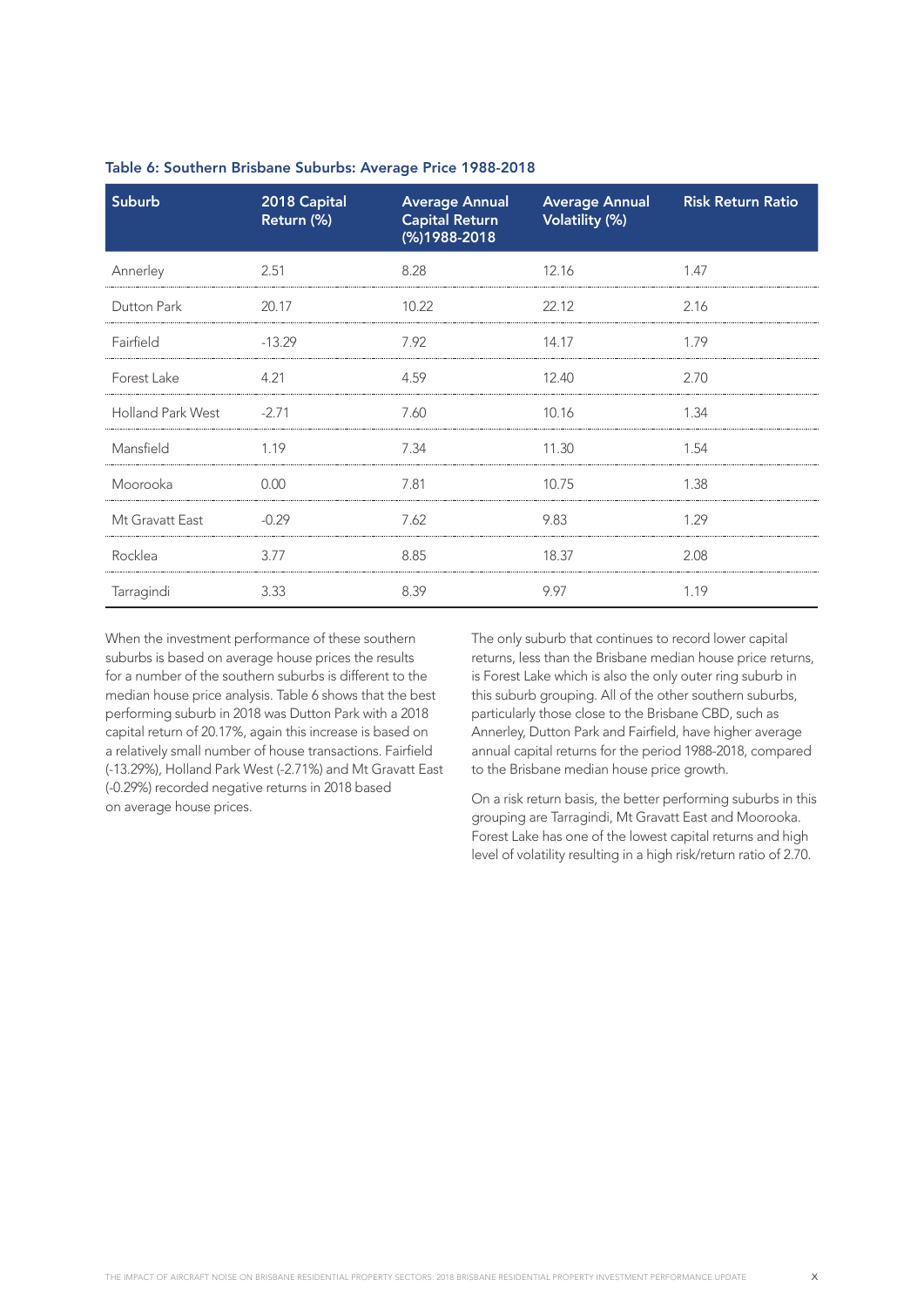### **7.Individual Suburb Performance:**  Eastern Suburbs

The eastern suburbs of Brisbane analysed comprise a range in socio-economic status from high value suburbs such as Bulimba, Hawthorne and Balmoral, through to some lower value suburbs including Murarrie and Tingalpa. The majority of the suburbs in this classification are subject to varying degrees of aircraft noise. Table 7 and 8 show a very similar trend in 2018 to the inner-city and southern suburbs, with most suburbs recording minimal or negative capital returns in 2018. Based

on median house prices the only eastern suburbs to record significant positive capital returns in 2018 were Norman Park (12.75%) and Tingalpa (5.66%). Five suburbs in this grouping recorded 2018 capital returns ranging from 0.93% (Carindale) to 1.94% (Bulimba). Morningside and Seven Hills recorded significant negative capital returns in 2018 of -10.19% and -10.62% respectively. Both these suburbs also had the highest positive capital returns in 2017 based on median house prices.

#### Table 7: Eastern Brisbane Suburbs: Median Price 1988-2018

| <b>Suburb</b>    | 2018 Capital<br>Return (%) | <b>Average Annual</b><br><b>Capital Return</b><br>(%)1988-2018 | <b>Average Annual</b><br>Volatility (%) | <b>Risk Return Ratio</b> |
|------------------|----------------------------|----------------------------------------------------------------|-----------------------------------------|--------------------------|
| Balmoral         | 1.16                       | 9.30                                                           | 12.60                                   | 1.35                     |
| Belmont          | 1.03                       | 8.69                                                           | 23.70                                   | 2.73                     |
| Bulimba          | 1.94                       | 11.80                                                          | 19.63                                   | 1.66                     |
| Camp Hill        | $-4.83$                    | 9.02                                                           | 13.19                                   | 1.45                     |
| Cannon Hill      | $-6.50$                    | 8.80                                                           | 11.50                                   | 1.31                     |
| Carindale        | 0.93                       | 6.63                                                           | 11.45                                   | 1.73                     |
| Coorparoo        | $-4.18$                    | 8.65                                                           | 12.75                                   | 1.47                     |
| Hawthorne        | $-4.17$                    | 9.95                                                           | 10.86                                   | 1.09                     |
| Morningside      | $-10.19$                   | 8.75                                                           | 10.95                                   | 1.25                     |
| Murarrie         | 0.00                       | 8.46                                                           | 11.56                                   | 1.37                     |
| Norman Park      | 12.75                      | 9.18                                                           | 10.10                                   | 1.10                     |
| Seven Hills      | $-10.62$                   | 8.92                                                           | 13.62                                   | 1.53                     |
| Tingalpa         | 5.66                       | 7.27                                                           | 11.16                                   | 1.54                     |
| Wynnum           | 1.56                       | 8.26                                                           | 11.45                                   | 1.39                     |
| Greater Brisbane | 2.34                       | 6.79                                                           | 7.92                                    | 1.17                     |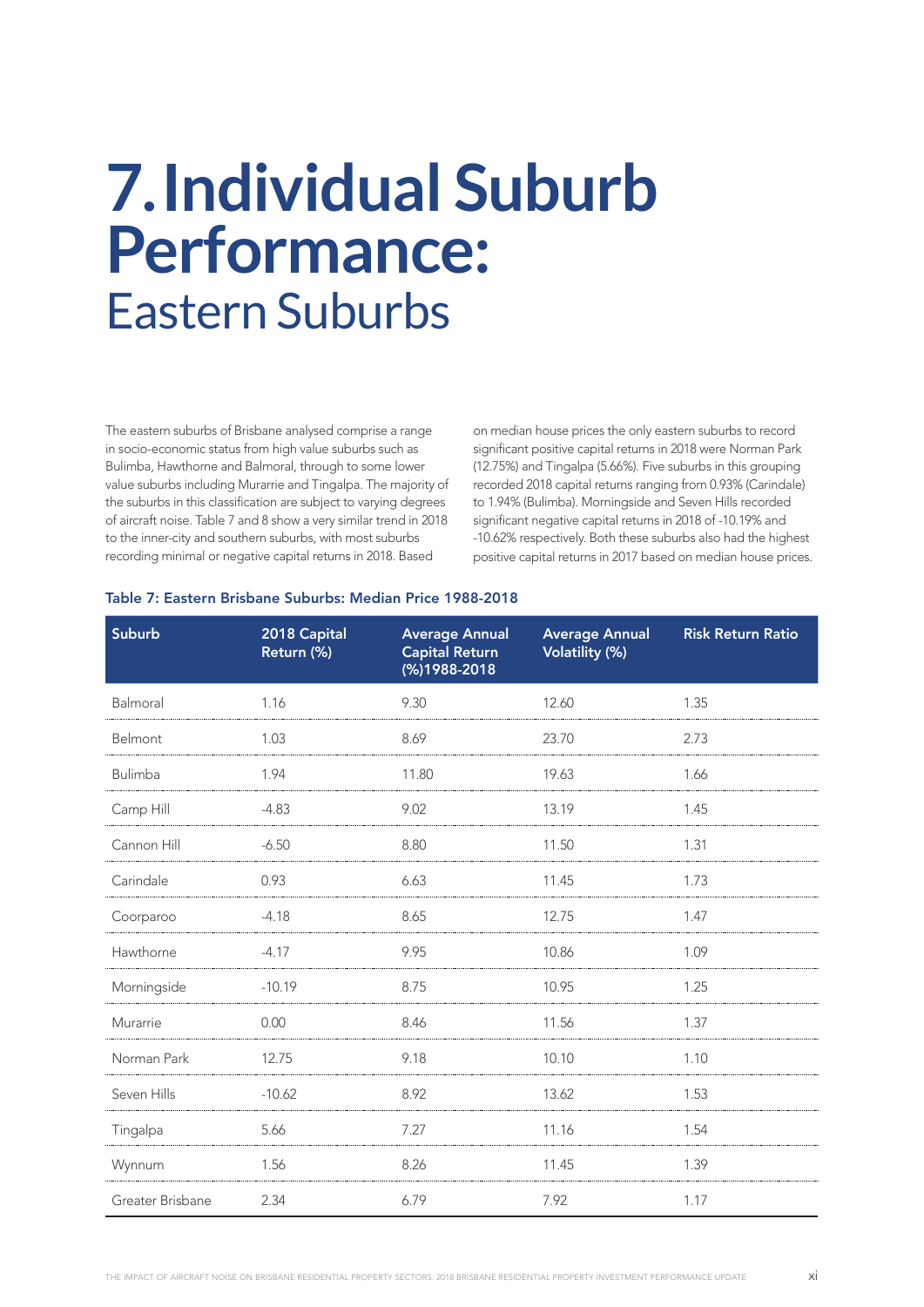Table 7 also shows that over the full 31-year period of the study, the average annual capital return for all the eastern suburbs, apart from Carindale (6.63%) have been well above the Brisbane median house price return of 6.79%, with the best performing suburbs in this grouping being the higher value suburbs of Bulimba, Balmoral, Hawthorne and Camp Hill. This is reflective of the change in socio-economic status of these suburbs over the study period.

| <b>Suburb</b> | 2018 Capital<br>Return (%) | <b>Average Annual</b><br><b>Capital Return</b><br>$(%)$ 1988-2018 | <b>Average Annual</b><br><b>Volatility (%)</b> | <b>Risk Return Ratio</b> |
|---------------|----------------------------|-------------------------------------------------------------------|------------------------------------------------|--------------------------|
| Balmoral      | $-6.69$                    | 9.28                                                              | 12.12                                          | 1.31                     |
| Belmont       | $-0.78$                    | 7.21                                                              | 13.19                                          | 1.83                     |
| Bulimba       | $-2.92$                    | 10.96                                                             | 18.31                                          | 1.67                     |
| Camp Hill     | $-2.82$                    | 8.95                                                              | 12.46                                          | 1.39                     |
| Cannon Hill   | $-16.99$                   | 9.16                                                              | 13.50                                          | 1.47                     |
| Carindale     | 1.55                       | 6.91                                                              | 11.71                                          | 1.70                     |
| Coorparoo     | $-8.80$                    | 9.13                                                              | 13.99                                          | 1.53                     |
| Hawthorne     | $-12.35$                   | 10.59                                                             | 14.47                                          | 1.37                     |
| Morningside   | $-8.16$                    | 8.87                                                              | 11.14                                          | 1.26                     |
| Murarrie      | $-4.89$                    | 8.87                                                              | 13.78                                          | 1.55                     |
| Norman Park   | 11.72                      | 9.73                                                              | 14.03                                          | 1.44                     |
| Seven Hills   | $-11.78$                   | 8.99                                                              | 13.48                                          | 1.50                     |
| Tingalpa      | $-5.42$                    | 7.63                                                              | 14.59                                          | 1.91                     |
| Wynnum        | 1.01                       | 8.18                                                              | 11.56                                          | 1.41                     |

| Table 8: Eastern Brisbane Suburbs: Average Price 1988-2018 |  |  |  |  |  |  |
|------------------------------------------------------------|--|--|--|--|--|--|
|------------------------------------------------------------|--|--|--|--|--|--|

When the analysis of the eastern suburbs is carried out on the basis of average house prices, only Carindale, Norman Park and Wynnum recorded a positive capital return in 2018. All the other suburbs in this grouping had a negative capital return based on average house prices. The most significant negative returns for 2018 were Cannon Hill (-16.99%), Hawthorne (-12.35%) and Seven Hills (-11.78%). All three of these suburbs had very high capital returns based on average house prices in 2017, all in excess of 20% increases. This suggests that the high prices in 2017 were due to a greater number of high value sales in these suburbs in 2017 and more sales at the lower value range in 2018 (Refer to Table 8).

Although the majority of these suburbs are located under existing flight paths, the returns based on both median and average house prices are still significantly higher when compared to the Brisbane median house price and similar socio-economic suburbs with no or limited exposure to aircraft noise. Volatility of house price change across the eastern suburbs has been consistent across all suburbs, with the high value suburbs showing higher levels of risk/return compared to lower value suburbs.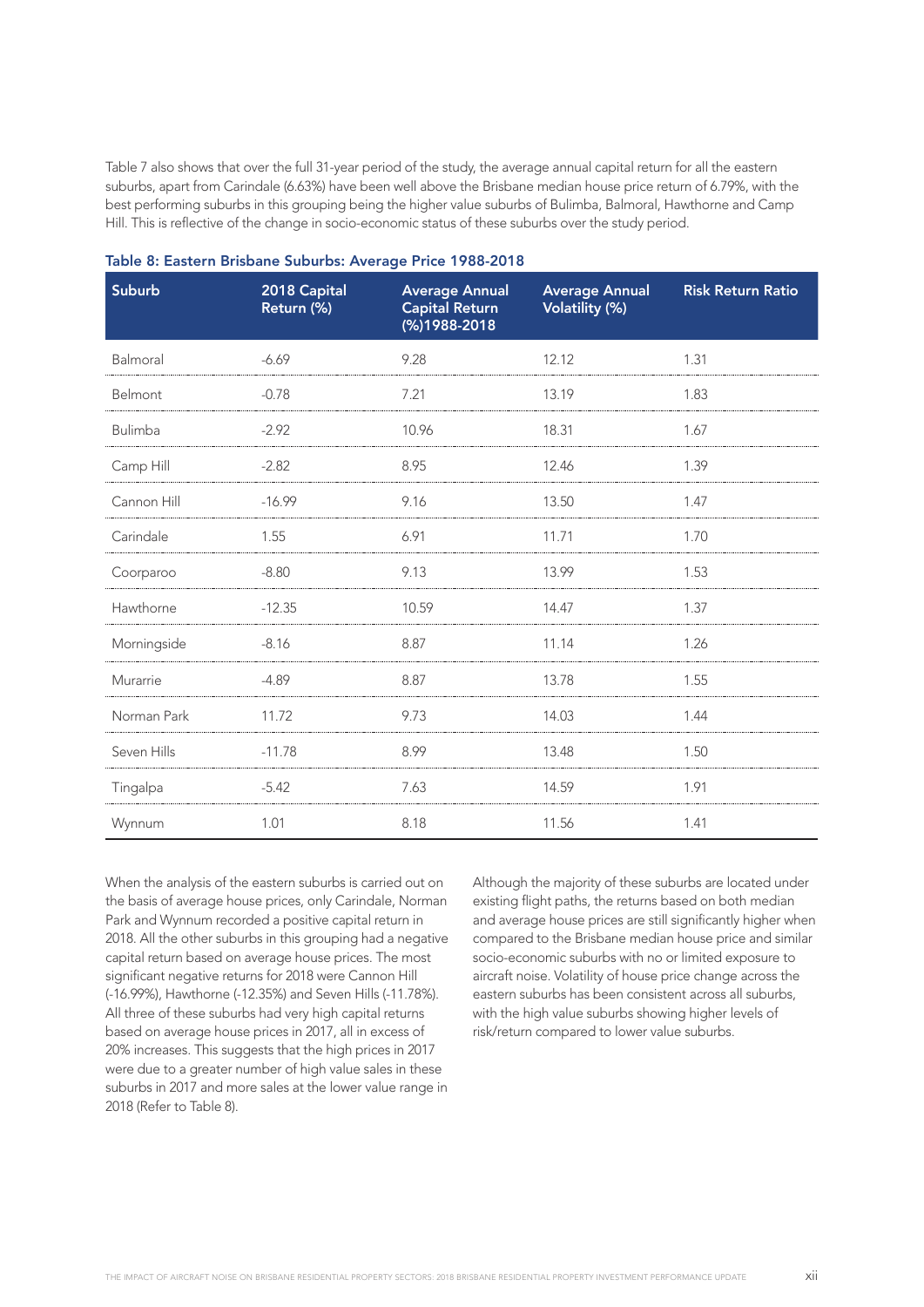### **8.Individual Suburb Performance:**  Western Suburbs

Like the previous suburbs east of Brisbane CBD, the suburbs located west of the Brisbane CBD comprise a range in socio-economic status from high value suburbs such as Toowong to lower value suburbs such as Jindalee and Kenmore. When these suburbs are analysed there is a very similar trend to the previous suburb analysis, with a number of suburbs recording capital growth and others with negative returns in 2018. Four suburbs in the study have significant capital returns in 2018 based on median house prices ranging from 12.79% for Graceville to 7.26% for Bardon. Again, these suburbs had negative or very low capital returns in 2017, replicating the results for other suburbs in the 2018 analysis, where high returns in 2018 offset poorer performance in 2017.

The suburb recording the most significant median house price negative returns in 2018 was Chapel Hill (-12.45%), with Chelmer, Jindalee, Sherwood, and The Gap all recording negative 2018 returns from -0.17% to -1.50% (Refer to Table 9).

Table 9 also shows that only the outer ring suburb of Jindalee had average annual capital returns over the 31 years less than the Brisbane median house price average of 6.79%. Kenmore returns from 1988-2018 match the Brisbane median house price of 6.79%. All other western Brisbane suburbs in the study have shown average annual capital returns greater than the Brisbane average.

When the investment performance is carried out based on average house prices, Table 10 shows that six (Ashgrove, Chapel Hill, Graceville, Jindalee, Kenmore, and Toowong) of the 10 suburbs have a higher capital return 2018 compared to their performance based on median house prices. Chapel Hill and Sherwood recorded the highest negative returns of -5.54% and -3.91% respectively. Based on average house prices, Graceville and Toowong had the highest average house price capital growth in 2018 (12.42% and 23.30% respectively).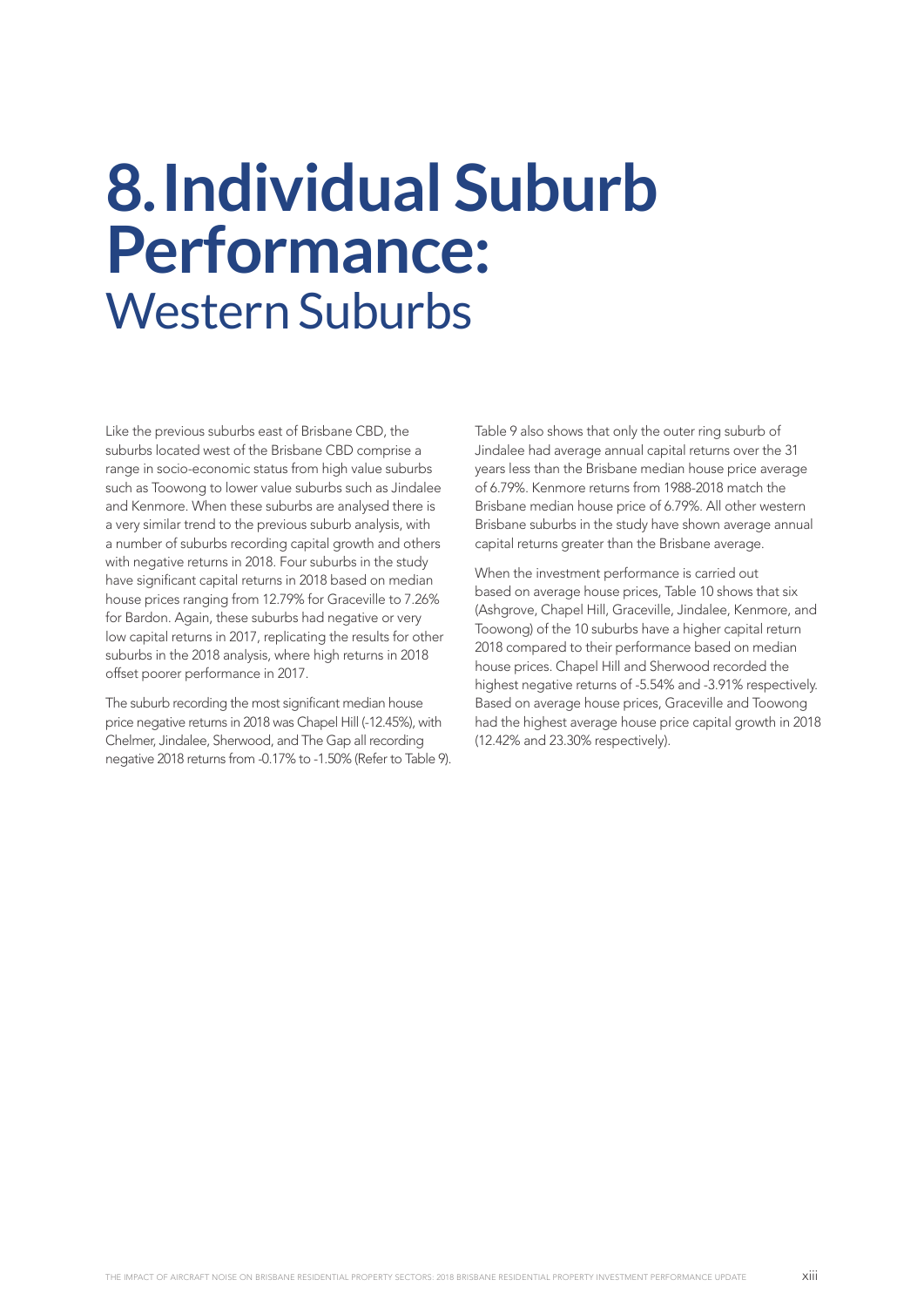| <b>Suburb</b>    | 2018 Capital<br>Return (%) | <b>Average Annual</b><br><b>Capital Return</b><br>(%)1988-2018 | <b>Average Annual</b><br>Volatility (%) | <b>Risk Return Ratio</b> |
|------------------|----------------------------|----------------------------------------------------------------|-----------------------------------------|--------------------------|
| Ashgrove         | 1.60                       | 8.17                                                           | 9.19                                    | 1.13                     |
| Bardon           | 7.26                       | 8.37                                                           | 10.55                                   | 1.26                     |
| Chapel Hill      | $-12.45$                   | 7.30                                                           | 12.11                                   | 1.66                     |
| Chelmer          | $-1.50$                    | 9.18                                                           | 16.81                                   | 1.83                     |
| Graceville       | 12.79                      | 8.86                                                           | 10.76                                   | 1.21                     |
| Jindalee         | $-0.53$                    | 6.94                                                           | 16.01                                   | 2.31                     |
| Kenmore          | 8.76                       | 6.79                                                           | 9.21                                    | 1.36                     |
| Sherwood         | $-0.57$                    | 8.37                                                           | 9.56                                    | 1.14                     |
| The Gap          | $-0.15$                    | 7.21                                                           | 10.36                                   | 1.44                     |
| Toowong          | 7.80                       | 7.92                                                           | 12.26                                   | 1.55                     |
| Greater Brisbane | 2.34                       | 6.79                                                           | 7.92                                    | 1.17                     |

#### Table 9: Western Brisbane Suburbs: Median Price 1988-2018

#### Table 10: Western Brisbane Suburbs: Average Price 1988-2018

| <b>Suburb</b> | 2018 Capital<br>Return (%) | <b>Average Annual</b><br>Capital Return<br>(%)1988-2018 | <b>Average Annual</b><br><b>Volatility (%)</b> | <b>Risk Return Ratio</b> |
|---------------|----------------------------|---------------------------------------------------------|------------------------------------------------|--------------------------|
| Ashgrove      | 4.55                       | 8.14                                                    | 9.59                                           | 1.18                     |
| Bardon        | 6.35                       | 8.55                                                    | 10.34                                          | 1.21                     |
| Chapel Hill   | -5.54                      | 7.50                                                    | 10.88                                          | 1.45                     |
| Chelmer       | 7.42                       | 8.27                                                    | 14.10                                          | 1.70                     |
| Graceville    | 12.42                      | 9.15                                                    | 11.65                                          | 1.27                     |
| Jindalee      | $-3.62$                    | 5.82                                                    | 9.17                                           | 1.58                     |
| Kenmore       | 8.97                       | 6.92                                                    | 10.65                                          | 1.54                     |
| Sherwood      | $-3.91$                    | 7.62                                                    | 9.65                                           | 1.27                     |
| The Gap       | $-0.53$                    | 7.47                                                    | 11.01                                          | 1.47                     |
| Toowong       | 23.30                      | 9.74                                                    | 21.90                                          | 2.25                     |

The risk return performance of these suburbs is in line with the other 43 suburbs in the analysis.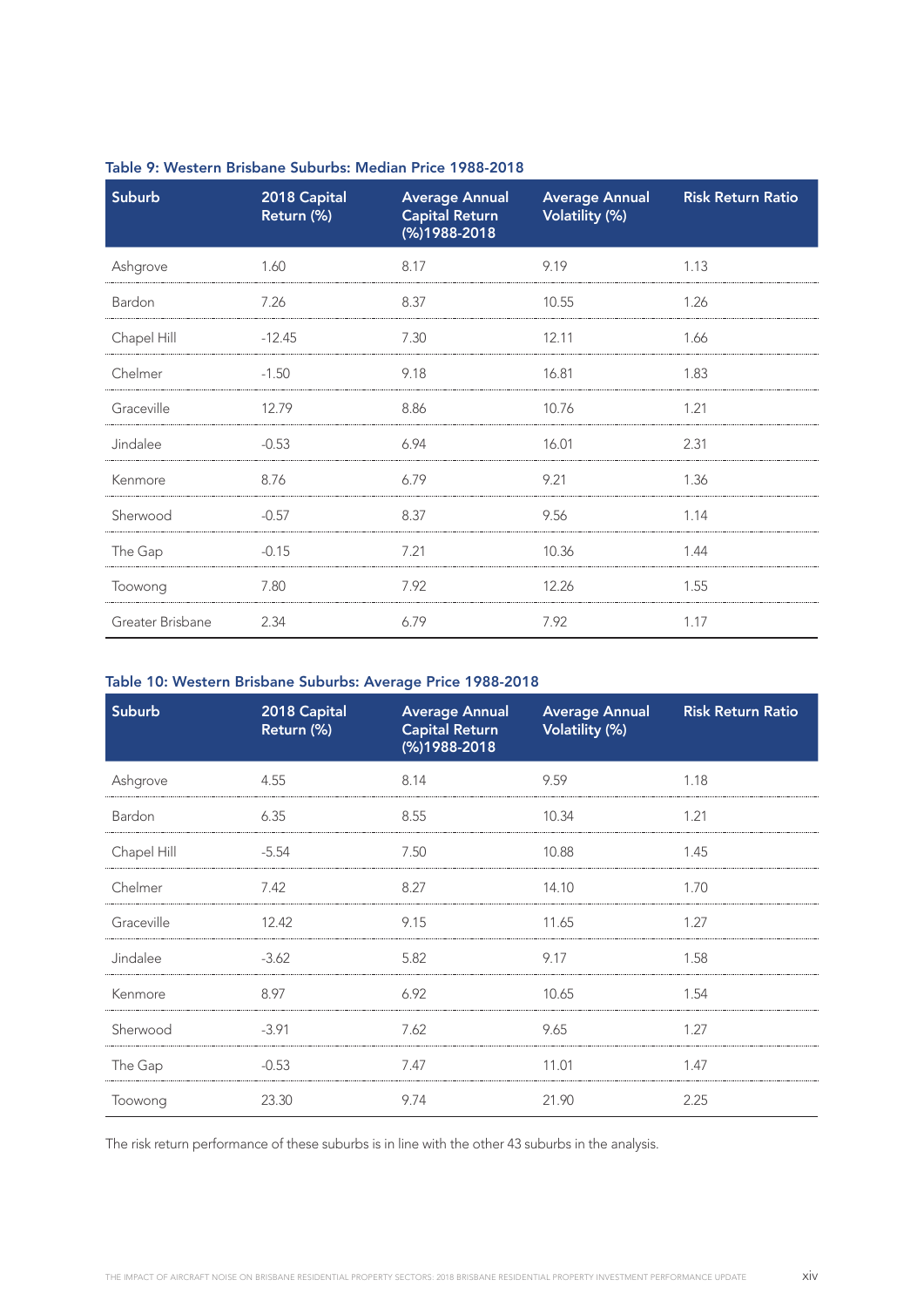### **9.Individual Suburb Performance:**  Inner-City Units

The inner-city unit market in Brisbane has been in oversupply for the past four years. Again in 2018, most inner suburbs with high unit percentages have suffered a negative return. In 2018 three inner-city suburbs recorded a positive capital return, with the highest capital return being Woolloongabba at 8.69%, compared to a negative return of -7.42% in 2017.

| Suburb         | 2018 Capital<br>Return (%) | <b>Average Annual</b><br><b>Capital Return</b><br>(%)1988-2018 | <b>Average Annual</b><br>Volatility (%) | <b>Risk Return Ratio</b> |
|----------------|----------------------------|----------------------------------------------------------------|-----------------------------------------|--------------------------|
| East Brisbane  | $-7.08$                    | 5.88                                                           | 12.27                                   | 2.09                     |
| Highgate Hill  | $-1.47$                    | 5.76                                                           | 12.95                                   | 2.25                     |
| Kangaroo Point | 0.97                       | 5.86                                                           | 15.83                                   | 2.70                     |
| Teneriffe      | -5.08                      | 7.75                                                           | 9.64                                    | 1.24                     |
| Toowong        | 5.87                       | 6 N A                                                          | 11.15                                   | 1 84                     |
| Woolloongabba  | 8.69                       | 8.30                                                           | 26.51                                   | 3.19                     |

#### Table 11: Inner-City Suburbs: Median Unit Price Analysis 1988-2018

East Brisbane, Highgate Hill and Teneriffe still continue to record negative price growth in 2018, following similar trends in 2017 and 2016. This has also seen the longterm investment performance for units in these suburbs decrease over the past three years. Over the past two years the average annual capital return (1988-2018) for units in East Brisbane has decreased from 6.32% to 5.88%, Highgate Hill 6.01% to 5.76% and Teneriffe 8.20% to 7.75%. Although Kangaroo Point and Woolloongabba recorded a capital gain in 2018, long-term investment performance also decreased in these suburbs (refer to table 11). The performance of the inner-city unit market has been influenced by an oversupply over this period.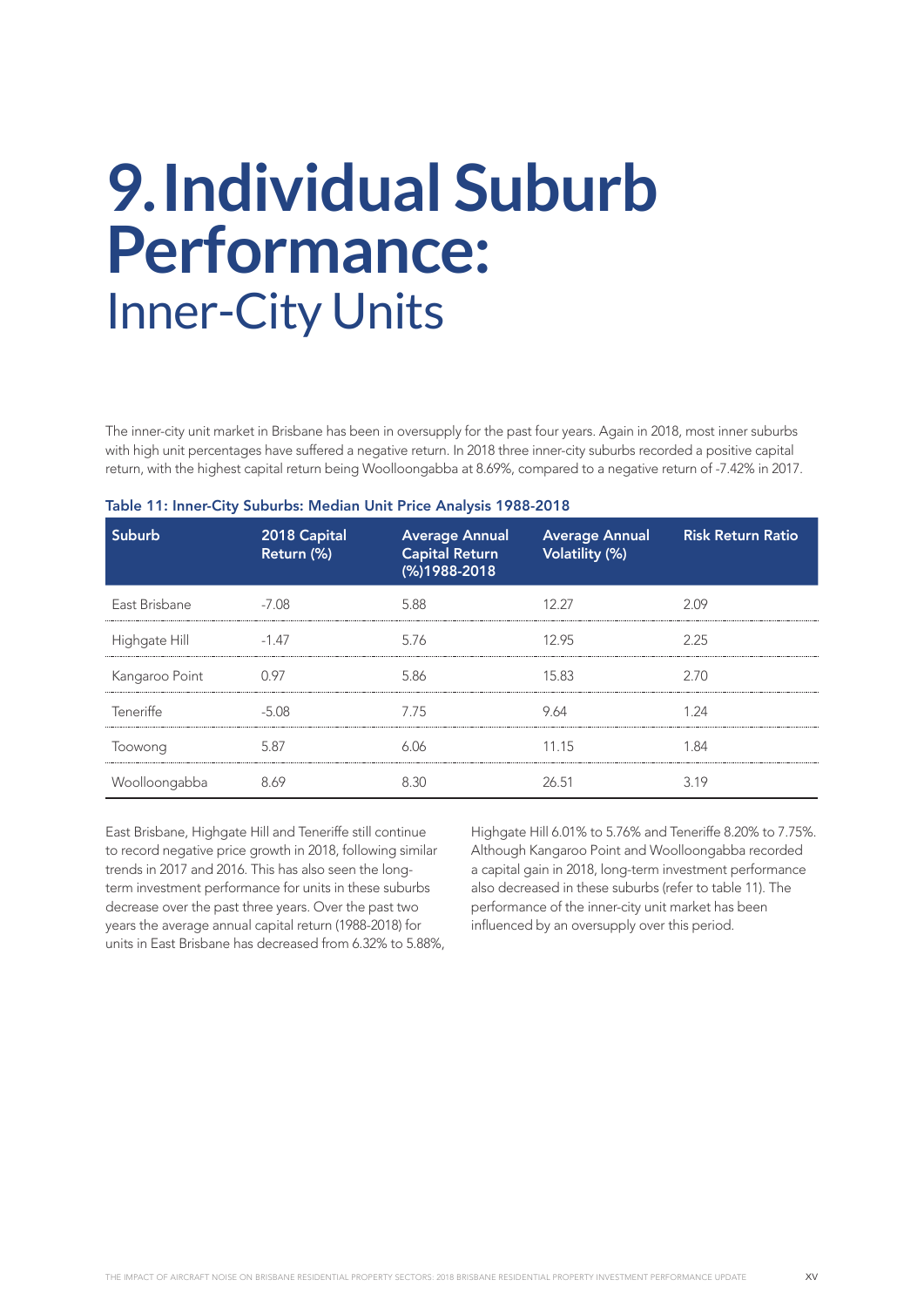## **10. Summary**

When the capital returns for a range of suburbs are analysed on a single year basis, there is always greater variation in the annual returns. This has again been the case with the change in price and the capital return from 2017 to 2018. The results for the 2018 year show a range in capital returns with more variation in 2018 compared to 2017.

In 2018 the inner-city suburbs and those closer to the CBD generally showed reductions in both median and average house prices. However, these higher value Brisbane suburbs are still showing longer term investment performance well above the returns for the middle and outer ring suburbs of Brisbane. The 2018 trends in the higher value suburbs follow similar low or negative returns in 2017.

In 2018, the better performing suburbs based on median and average house prices were Dutton Park, Norman Park, Gordon Park, Nudgee Beach, Graceville, Kenmore and Toowong. The poorer performing suburbs in 2018 were Seven Hills (-10.62%), Morningside (-10.19%), Virginia (-6.00%), Wooloowin (-5.68%), and Rocklea (-4.13%). All of these low performing suburbs in 2018 recorded some of the most significant positive returns in 2017. Several of the study suburbs that recorded significant positive returns

in 2018 showed negative returns in 2017 (Dutton Park, Norman Park, Graceville and Kenmore). This suggests that these particular 2018 results reflect a market correction rather than a trend. The better and poorer performing suburbs in 2018 include a range of suburbs across varying socio-economic status and levels of exposure to current and future flight paths.

Analysis over the 31-year study period (1988-2018) shows that the highest price growth has occurred in the suburbs located close to the Brisbane CBD, with investment returns lower as the distance from the CBD increases. Inner-city suburbs located under the current flight paths are still recording average annual capital returns between 8 and 10%. This is well above the Brisbane median house price average annual return of 6.79%.

The most prominent value driver in 2018 appears to be location in the fringe CBD in suburbs such as Norman Park, Bardon and Toowong. The outer Brisbane suburbs that recorded high capital gains in 2017, did not show the same level of returns in 2018. It would appear that external factors such as housing and unit supply, availability of finance and affordability are the main value drivers for the 2018 Brisbane housing markets.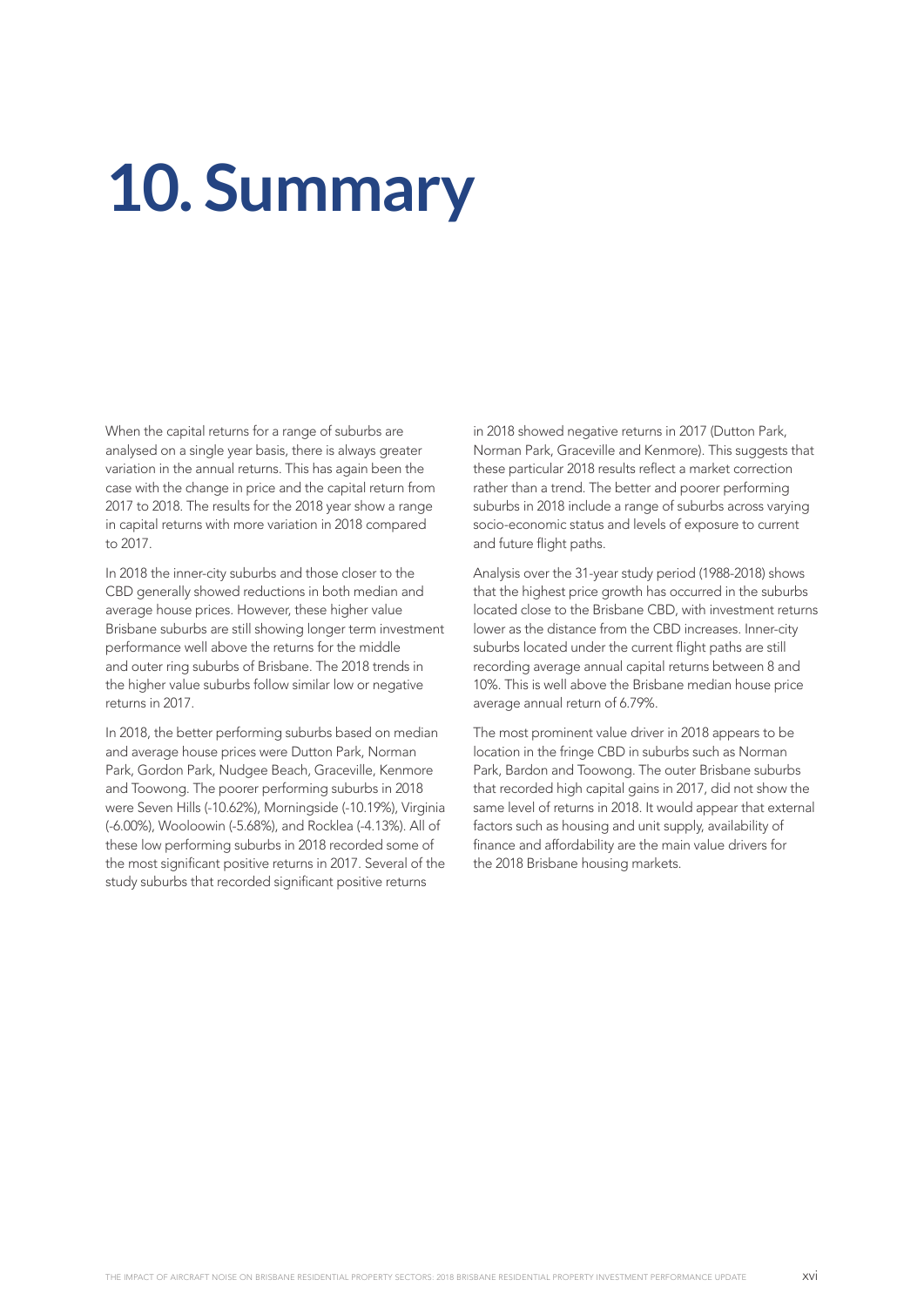# **Appendices**

THE IMPACT OF AIRCRAFT NOISE ON BRISBANE RESIDENTIAL PROPERTY SECTORS: 2018 BRISBANE RESIDENTIAL PROPERTY INVESTMENT PERFORMANCE UPDATE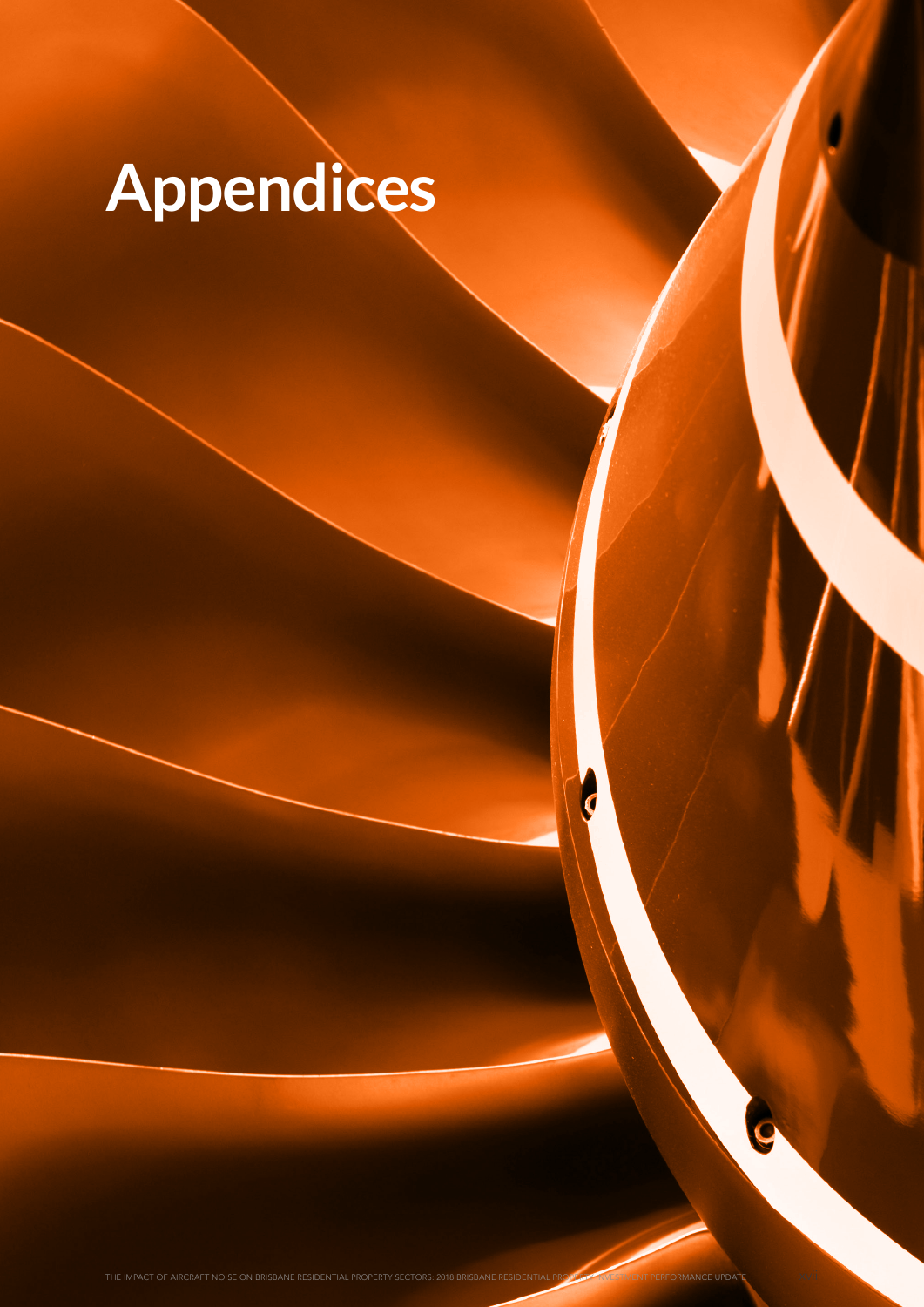| <b>Suburb</b>            | 2018 Capital Return (%) | <b>Average Annual Capital</b><br>Return (%) 1988-2018 | <b>Average Annual Volatility</b><br>(% ) | <b>Risk Return Ratio</b> |
|--------------------------|-------------------------|-------------------------------------------------------|------------------------------------------|--------------------------|
| Albion                   | 1.32                    | 9.65                                                  | 19.52                                    | 2.02                     |
| Annerley                 | $-1.52$                 | 7.84                                                  | 9.90                                     | 1.26                     |
| Ascot                    | 4.33                    | 9.19                                                  | 15.60                                    | 1.70                     |
| Ashgrove                 | 1.60                    | 8.17                                                  | 9.19                                     | 1.13                     |
| Balmoral                 | 1.16                    | 9.30                                                  | 12.60                                    | 1.35                     |
| Bardon                   | 7.26                    | 8.37                                                  | 10.55                                    | 1.26                     |
| Belmont                  | 1.03                    | 8.60                                                  | 23.70                                    | 2.73                     |
| Bulimba                  | 1.94                    | 11.80                                                 | 19.63                                    | 1.66                     |
| Camp Hill                | $-4.83$                 | 9.02                                                  | 13.19                                    | 1.45                     |
| Cannon Hill              | $-6.50$                 | 8.80                                                  | 11.50                                    | 1.31                     |
| Carindale                | 0.93                    | 6.63                                                  | 11.45                                    | 1.73                     |
| Chapel Hill              | $-12.45$                | 7.30                                                  | 12.11                                    | 1.66                     |
| Chelmer                  | $-1.50$                 | 9.18                                                  | 16.81                                    | 1.83                     |
| Chermside West           | 1.91                    | 6.12                                                  | 10.48                                    | 1.80                     |
| Clayfield                | 4.75                    | 8.51                                                  | 12.19                                    | 1.43                     |
| Coorparoo                | $-4.16$                 | 8.65                                                  | 12.75                                    | 1.47                     |
| Dutton Park              | 19.33                   | 9.31                                                  | 13.06                                    | 1.40                     |
| East Brisbane            | 2.17                    | 9.22                                                  | 14.06                                    | 1.52                     |
| Fairfield                | 0.86                    | 8.28                                                  | 11.03                                    | 1.33                     |
| Forest Lake              | 4.42                    | 4.56                                                  | 12.97                                    | 2.84                     |
| Gordon Park              | 7.59                    | 8.96                                                  | 10.31                                    | 1.15                     |
| Graceville               | 12.79                   | 8.86                                                  | 10.76                                    | 1.21                     |
| Hamilton                 | 0.00                    | 10.37                                                 | 21.57                                    | 2.08                     |
| Hawthorne                | $-4.17$                 | 9.95                                                  | 10.86                                    | 1.09                     |
| Highgate Hill            | $-0.97$                 | 8.43                                                  | 12.98                                    | 1.47                     |
| <b>Holland Park West</b> | $-0.86$                 | 7.73                                                  | 10.14                                    | 1.31                     |
| Jindalee                 | $-0.53$                 | 6.94                                                  | 16.01                                    | 2.31                     |
| Kangaroo Point           | $-17.45$                | 10.26                                                 | 24.58                                    | 2.40                     |
| Kenmore                  | 8.76                    | 6.79                                                  | 9.21                                     | 1.36                     |
| Mansfield                | 0.00                    | 7.04                                                  | 9.42                                     | 1.34                     |
| Mitchelton               | 2.66                    | 8.04                                                  | 9.47                                     | 1.18                     |
| Moorooka                 | 0.16                    | 7.77                                                  | 9.37                                     | 1.21                     |
| Morningside              | $-10.19$                | 8.75                                                  | 10.95                                    | 1.25                     |
| Mt Gravatt East          | $-0.76$                 | 7.73                                                  | 9.18                                     | 1.19                     |
| Murrarie                 | 0.00                    | 8.46                                                  | 11.56                                    | 1.37                     |
| New Farm                 | 1.94                    | 11.28                                                 | 14.09                                    | 1.30                     |
| Norman Park              | 12.75                   | 9.18                                                  | 10.10                                    | 1.10                     |
| Northgate                | $-0.57$                 | 8.57                                                  | 11.94                                    | 1.39                     |
| Nudgee Beach             | 16.67                   | 15.99                                                 | 45.52                                    | 2.60                     |
| Pinkenba                 | $-1.37$                 | 9.58                                                  | 26.04                                    | 2.72                     |
| Rocklea                  | $-4.13$                 | 7.89                                                  | 14.06                                    | 1.78                     |
| Seven Hills              | $-10.62$                | 8.92                                                  | 13.62                                    | 1.53                     |
| Sherwood                 | $-0.57$                 | 8.37                                                  | 9.56                                     | 1.14                     |
| Stafford                 | 0.00                    | 7.83                                                  | 10.62                                    | 1.36                     |
| Tarragindi               | 1.03                    | 8.31                                                  | 9.77                                     | 1.17                     |
| Teneriffe                | $-28.07$                | 13.49                                                 | 26.09                                    | 1.93                     |
| The Gap                  | $-0.15$                 | 7.21                                                  | 10.36                                    | 1.44                     |
| Tingalpa                 | 5.66                    | 7.27                                                  | 11.16                                    | 1.54                     |
| Toowong                  | 7.80                    | 7.92                                                  | 12.26                                    | 1.55                     |
| Virginia                 | $-6.00$                 | 8.05                                                  | 11.26                                    | 1.40                     |
| Woolloongabba            | $-7.68$                 | 8.84                                                  | 12.66                                    | 1.43                     |
| Wooloowin                | $-5.68$                 | 8.61                                                  | 14.46                                    | 1.68                     |
| Wynnum                   | 1.56                    | 8.26                                                  | 11.45                                    | 1.39                     |
| Greater Brisbane         | 2.34                    | 6.79                                                  | 7.92                                     | 1.17                     |

### Appendix 1: Alphabetical Suburb Listing: Median House Price Capital Returns (%): 1988-2018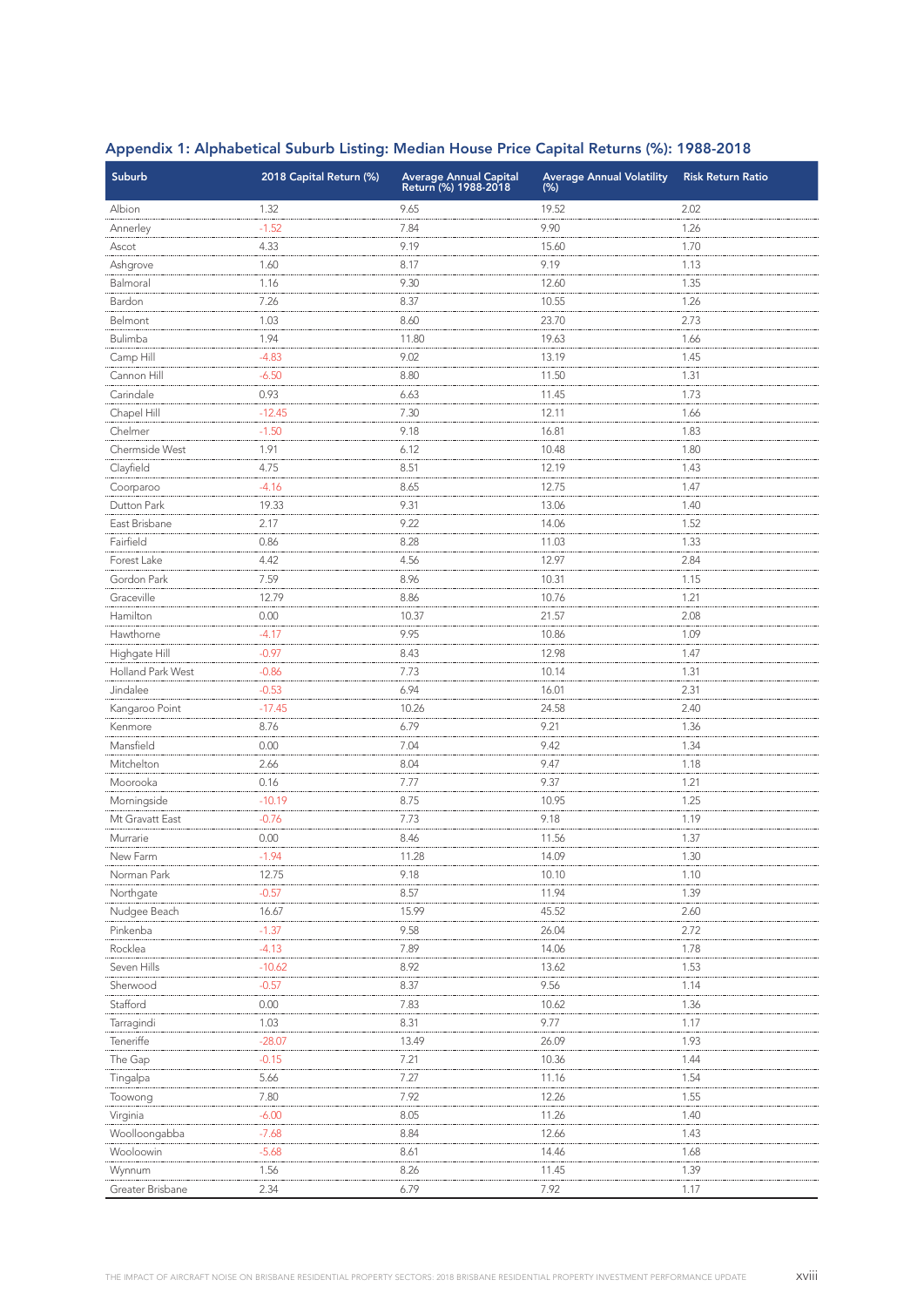| <b>Suburb</b>            | 2018 Capital Return (%) | <b>Average Annual Capital</b><br>Return (%) 1988-2018 | <b>Average Annual Volatility</b><br>(% ) | <b>Risk Return Ratio</b> |
|--------------------------|-------------------------|-------------------------------------------------------|------------------------------------------|--------------------------|
| Albion                   | $-0.36$                 | 9.39                                                  | 17.59                                    | 1.87                     |
| Annerley                 | 2.51                    | 8.28                                                  | 12.16                                    | 1.47                     |
| Ascot                    | $-11.62$                | 8.16                                                  | 12.87                                    | 1.58                     |
| Ashgrove                 | 4.55                    | 8.14                                                  | 9.59                                     | 1.18                     |
| Balmoral                 | $-6.69$                 | 9.28                                                  | 12.12                                    | 1.31                     |
| Bardon                   | 6.35                    | 8.55                                                  | 10.34                                    | 1.21                     |
| Belmont                  | $-0.78$                 | 7.21                                                  | 13.19                                    | 1.83                     |
| Bulimba                  | $-2.92$                 | 10.96                                                 | 18.31                                    | 1.67                     |
| Camp Hill                | $-2.82$                 | 8.95                                                  | 12.46                                    | 1.39                     |
| Cannon Hill              | $-16.99$                | 9.16                                                  | 13.50                                    | 1.47                     |
| Carindale                | 1.55                    | 6.91                                                  | 11.71                                    | 1.70                     |
| Chapel Hill              | $-5.54$                 | 7.50                                                  | 10.88                                    | 1.45                     |
| Chelmer                  | 7.42                    | 8.27                                                  | 14.10                                    | 1.70                     |
| Chermside West           | 1.17                    | 6.16                                                  | 10.36                                    | 1.68                     |
| Clayfield                | 0.40                    | 8.04                                                  | 12.75                                    | 1.59                     |
| Coorparoo                | $-8.80$                 | 9.13                                                  | 13.99                                    | 1.53                     |
| Dutton Park              | 20.17                   | 10.22                                                 | 22.12                                    | 2.16                     |
| East Brisbane            | $-3.36$                 | 10.25                                                 | 17.93                                    | 1.75                     |
| Fairfield                | $-13.29$                | 7.02                                                  | 14.17                                    | 1.79                     |
| Forest Lake              | 4.21                    | 4.59                                                  | 12.40                                    | 2.70                     |
| Gordon Park              | 6.45                    | 8.91                                                  | 9.29                                     | 1.04                     |
| Graceville               | 12.42                   | 9.15                                                  | 11.65                                    | 1.27                     |
| Hamilton                 | 6.90                    | 9.35                                                  | 17.40                                    | 1.86                     |
| Hawthorne                | $-12.35$                | 10.59                                                 | 14.47                                    | 1.37                     |
| Highgate Hill            | $-1.39$                 | 8.86                                                  | 16.92                                    | 1.91                     |
| <b>Holland Park West</b> | $-2.71$                 | 7.60                                                  | 10.16                                    | 1.34                     |
| Jindalee                 | $-3.62$                 | 5.82                                                  | 9.17                                     | 1.58                     |
| Kangaroo Point           | $-24.31$                | 11.94                                                 | 39.45                                    | 3.30                     |
| Kenmore                  | 8.97                    | 6.92                                                  | 10.65                                    | 1.54                     |
| Mansfield                | 1.19                    | 7.34                                                  | 11.30                                    | 1.54                     |
| Mitchelton               | 2.53                    | 8.36                                                  | 10.92                                    | 1.30                     |
| Moorooka                 | 0.00                    | 7.81                                                  | 10.75                                    | 1.38                     |
| Morningside              | $-8.16$                 | 8.87                                                  | 11.14                                    | 1.26                     |
| Mt Gravatt East          | $-0.29$                 | 7.62                                                  | 9.83                                     | 1.29                     |
| Murrarie                 | $-4.89$                 | 8.87                                                  | 13.78                                    | 1.55                     |
| New Farm                 | 4.95                    | 11.54                                                 | 14.79                                    | 1.28                     |
| Norman Park              | 11.72                   | 9.73                                                  | 14.03                                    | 1.44                     |
| Northgate                | $-8.10$                 | 8.47                                                  | 12.34                                    | 1.41                     |
| Nudgee Beach             | 6.81                    | 15.39                                                 | 35.81                                    | 2.33                     |
| Pinkenba                 | $-6.86$                 | 14.91                                                 | 46.53                                    | 3.12                     |
| Rocklea                  | 3.77                    | 8.85                                                  | 18.37                                    | 2.08                     |
| Seven Hills              | $-11.78$                | 8.99                                                  | 13.48                                    | 1.50                     |
| Sherwood                 | $-3.91$                 | 7.62                                                  | 9.65                                     | 1.27                     |
| Stafford                 | $-0.77$                 | 8.03                                                  | 11.00                                    | 1.37                     |
| Tarragindi               | 3.33                    | 8.39                                                  | 9.97                                     | 1.19                     |
| Teneriffe                | $-32.91$                | 14.17                                                 | 32.60                                    | 2.30                     |
| The Gap                  | $-0.53$                 | 7.47                                                  | 11.01                                    | 1.47                     |
| Tingalpa                 | $-5.42$                 | 7.63                                                  | 14.59                                    | 1.91                     |
| Toowong                  | 23.30                   | 9.74                                                  | 21.90                                    | 2.25                     |
| Virginia                 | $-7.58$                 | 7.94                                                  | 10.91                                    | 1.37                     |
| Woolloongabba            | $-11.89$                | 8.84                                                  | 13.23                                    | 1.50                     |
| Wooloowin                | $-8.15$                 | 8.36                                                  | 13.22                                    | 1.58                     |
| Wynnum                   | 1.01                    | 8.18                                                  | 11.56                                    | 1.41                     |

### Appendix 2: Alphabetical Suburb Listing: Average House Price Capital Returns (%): 1988-2018